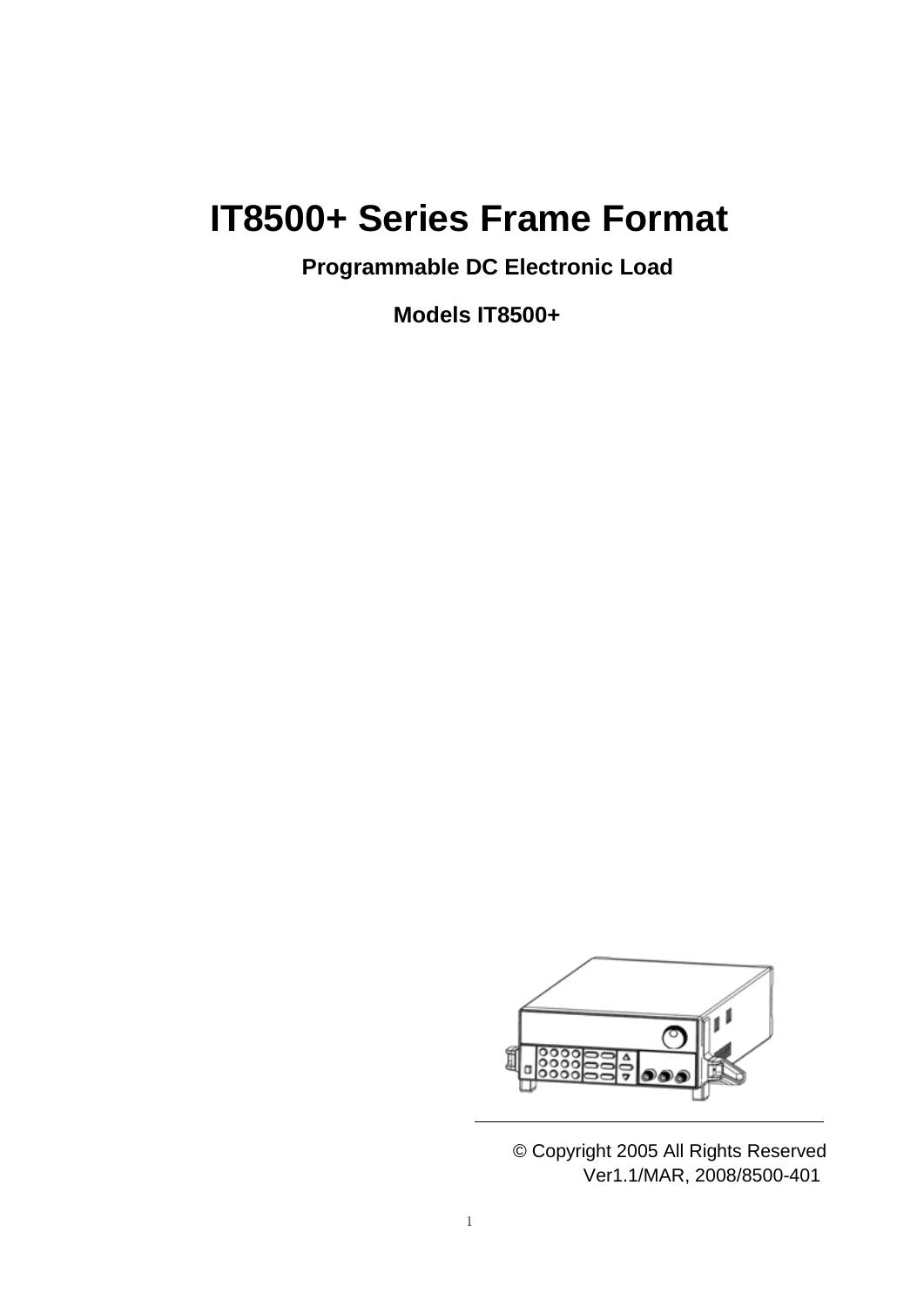## **Directory**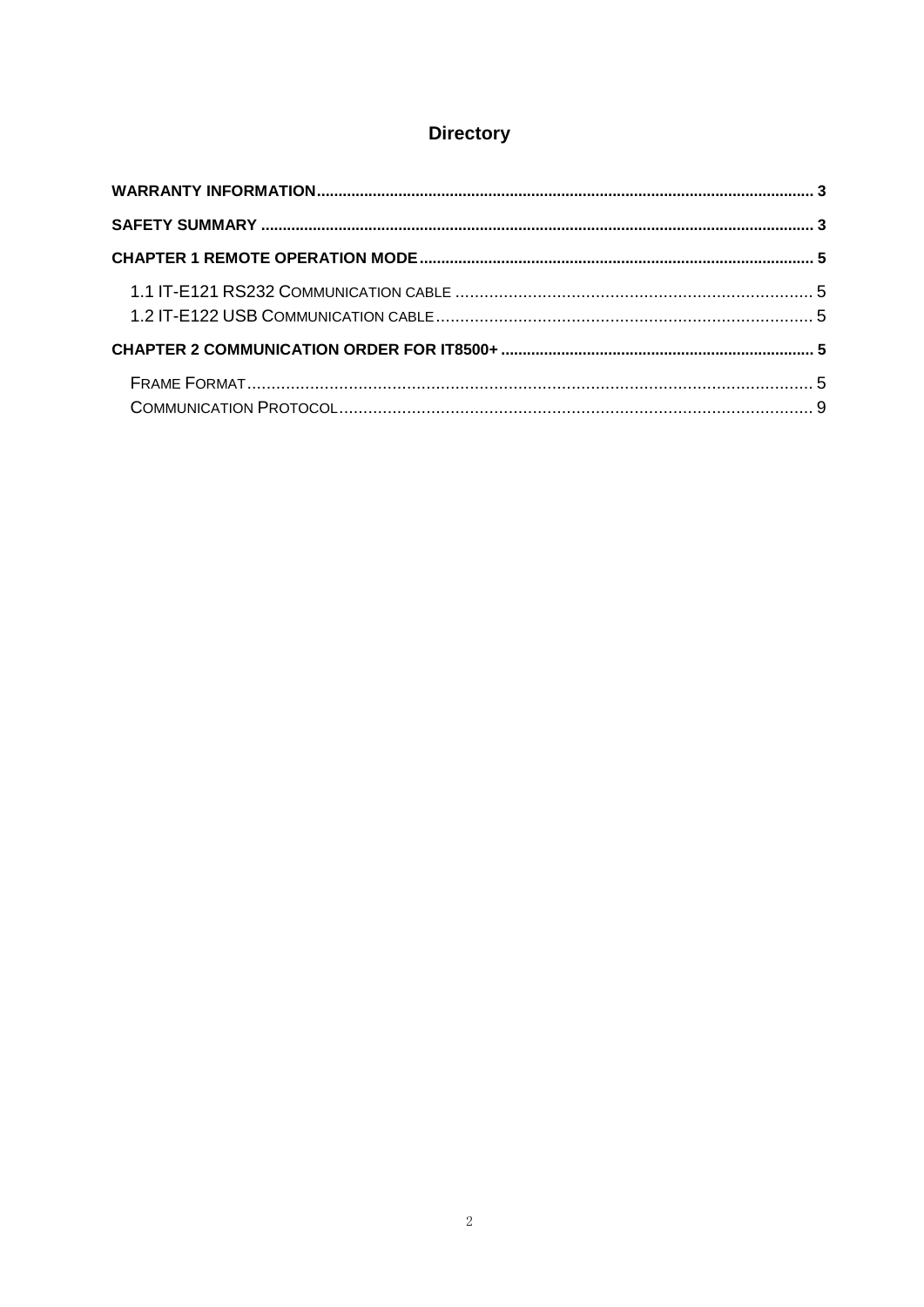## <span id="page-2-0"></span>**Warranty Information**

## **Certification**

We certify that this product met its published specifications at time of shipment from the factory.

## **Warranty**

This hardware product is warranted against defects in material and workmanship for a period of ONE year from date of delivery. IT8500 series electronic load for use with a hardware product and when properly installed on that hardware product, are warranted not to fail to execute their programming instructions due to defects in material and workmanship for a period of 90 days from date of delivery. During the warranty period our company will either repair or replace products which prove to be defective. Our company does not warranty that the operation for the software firmware or hardware shall be uninterrupted or error free.

For warranty service, with the exception of warranty options, this product must be returned to a service facility designated by our company. Customer shall prepay shipping charges by (and shall pay all duty and taxes) for products returned to our place for warranty service. Our company shall pay for return of products to Customer.

## **Limitation of Warranty**

The foregoing warranty shall not apply to defects resulting from improper or inadequate maintenance by the Customer, Customer-supplied software or interfacing, unauthorized modification or misuse, operation outside of the environmental specifications for the product, or improper site preparation and maintenance.

## **Assistance**

The above statements apply only to the standard product warranty. Warranty options product maintenance agreements and customer assistance agreements are also available.

## <span id="page-2-1"></span>**Safety Summary**

The following general safety precautions must be observed during all phases of operation of this instrument. Failure to comply with these precautions or with specific warnings elsewhere in this manual violates safety standards of design, manufacture, and intended use of the instrument .We assumes no liability for the customer's failure to comply with these requirements.

## **Environmental Conditions**

This instrument is intended for indoor use. Pollution degree 2 environments. It is designed to operate at a maximum relative humidity of 95% and at altitudes of up to 2000 meters. Refer to the specifications tables for the ac mains voltage requirements and ambient operating temperature range.

## **Before Applying Power**

Verify that all safety precautions are taken. Note the instrument's external markings described under "Safety Symbols".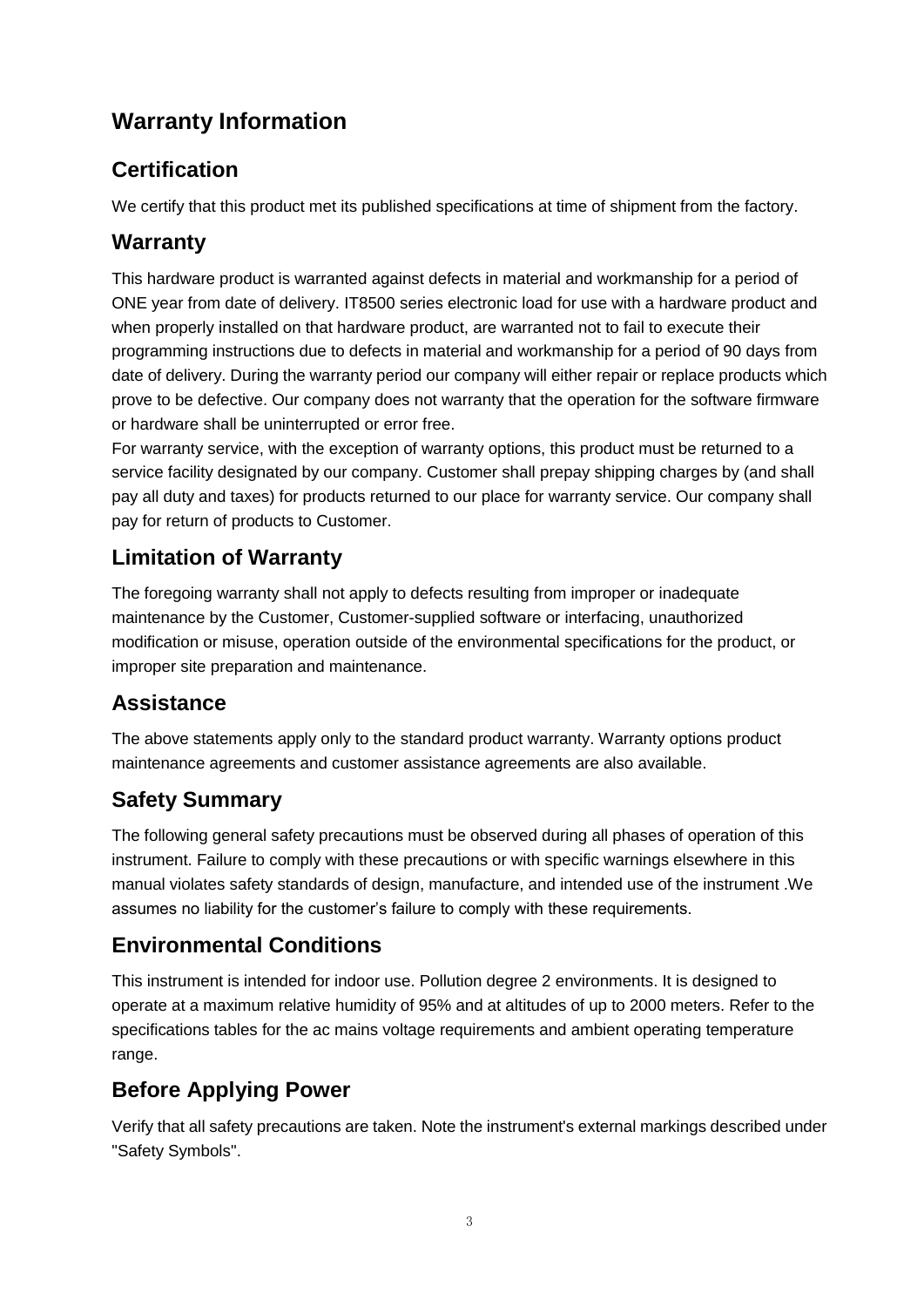## **Ground the Instrument**

This product is a Safety Class 1 instrument (provided with a protective earth terminal). To minimize shock hazard, the instrument chassis and cover must be connected to an electrical ground. The instrument must be connected to the ac power mains through a grounded power cable, with the ground wire firmly connected to an electrical ground (safety ground) at the power outlet. Note: Any interruption of the protective (grounding) conductor or disconnection of the protective earth terminal will cause a potential shock hazard that could result in personal injury.

#### **DO NOT OPERATE IN AN EXPLOSIVE ATMOSPHERE**

Do not operate the instrument in the presence of fumes or flammable gases.

#### **KEEP AWAY FROM LIVE CIRCUITS**

Operating personnel must not remove instrument covers except as instructed in this Guide for installing or removing electronic load modules. Component replacement and internal adjustments must be made only by qualified service personnel. Do not replace components with power cable connected. Under certain conditions dangerous voltages may exist even with the power cable removed. To avoid injuries always disconnect power, discharge circuits, and remove external voltage sources before touching components.

#### **DO NOT SERVICE OR ADJUST ALONE**

Do not try to do some internal service or adjustment unless another person capable of rendering first aid resuscitation is present.

# **Safety Symbols**

 $\overline{\mathsf{---}}$  Direct current

Alternating current

Both direct and alternating current

Protective earth (ground) terminal

Caution (refer to accompanying documents)

## **WARNING**

The WARNING sign denotes a hazard. It calls attention to a procedure, practice, or the like, which, if not correctly performed or adhered to, could result in personal injury. Do not proceed beyond a WARNING sign until the indicated conditions are fully understood and met.

## **CAUTION**

The CAUTION sign denotes a hazard. It calls attention to an operating procedure, or the like, which, if not correctly performed or adhered to, could result in damage to or destruction of part or all of the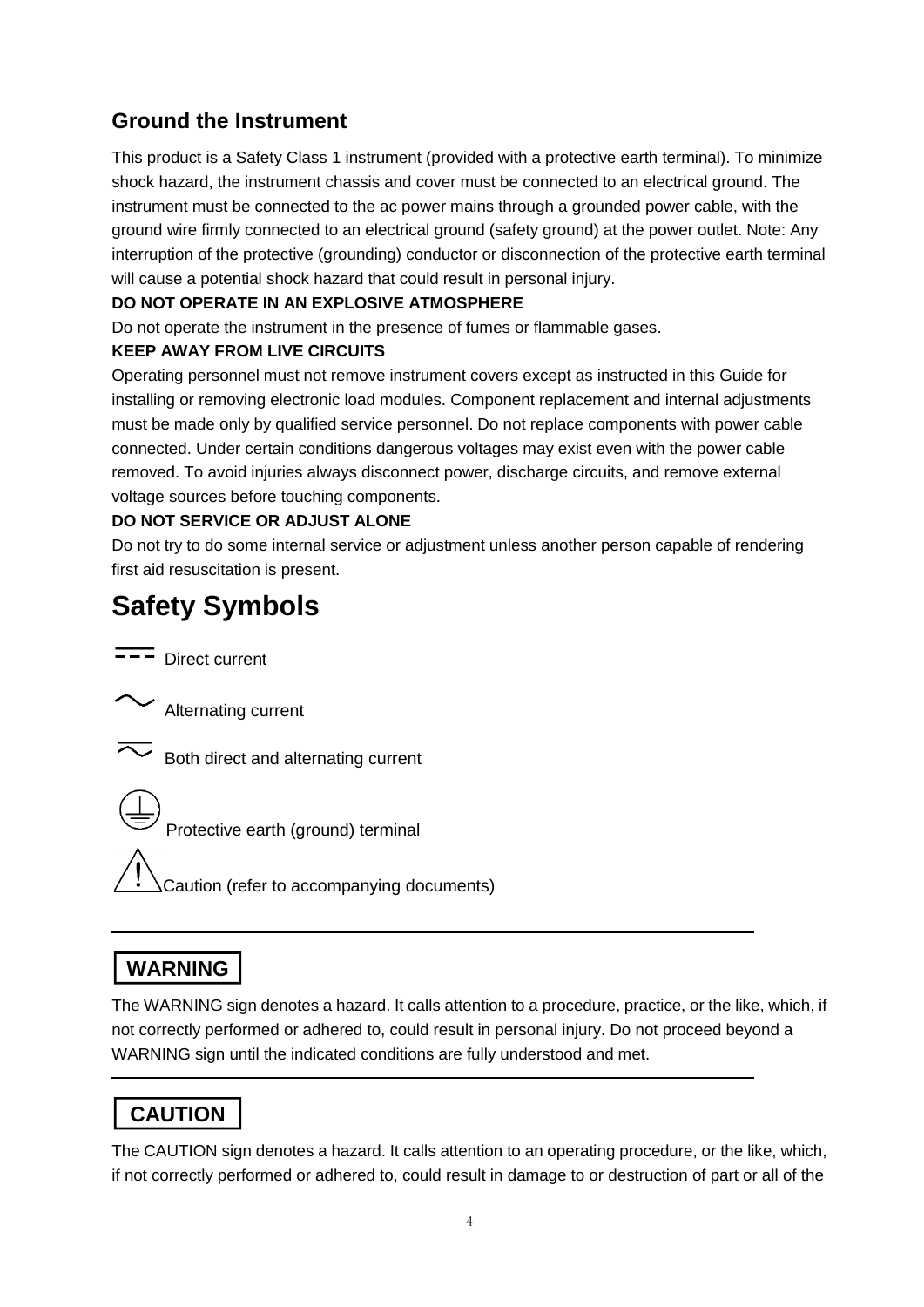## **Chapter 1 Remote Operation Mode**

<span id="page-4-0"></span>DB9 in the rear panel of electronic load could connect with RS-232 through a TTL connector. The following information may help you to know how to control the electronic load through PC.

## <span id="page-4-1"></span>**1.1 IT-E121 RS232 Communication cable**

The DB9 interface connector on the rear panel of electronic load is TTL level.You can use the communication cable (IT-E121) to connect the DB9 interface with RS232 interface of PC.

## <span id="page-4-2"></span>**1.2 IT-E122 USB Communication cable**

The DB9 interface connector on the rear panel of electronic load is TTL voltage level; you can use the communication cable (IT-E132) to connect the DB9 interface with the USB interface of PC.

# <span id="page-4-3"></span>**Chapter 2 Communication Order for IT8500+**

## <span id="page-4-4"></span>**Frame Format**

Frame length is 26 bytes. Details as following:

| AAH |  |  | Address   Command   4-25 bytes are information content   Parity code |  |
|-----|--|--|----------------------------------------------------------------------|--|
|-----|--|--|----------------------------------------------------------------------|--|

#### **Description** :

- 1. Start bit is AAH, occupies one byte.
- 2.Address range from 0 to 31, occupies one byte. 0XFF is boardcast address.
- 3.Each command occupies one byte. Following is the command details.

| 20H | Set the Remote control mode                        |
|-----|----------------------------------------------------|
| 21H | Set the input on/off state                         |
| 22H | Set the max input voltage                          |
| 23H | Enquire the max setup input voltage.               |
| 24H | Set max input current                              |
| 25H | Enquire the max setup input current.               |
| 26H | Set max input power.                               |
| 27H | Enquire the max setup input power.                 |
| 28H | Set CC/CV/CW/CR operation mode of electronic load. |
| 29H | Enquire the operation mode.                        |
| 2AH | Set CC mode current value                          |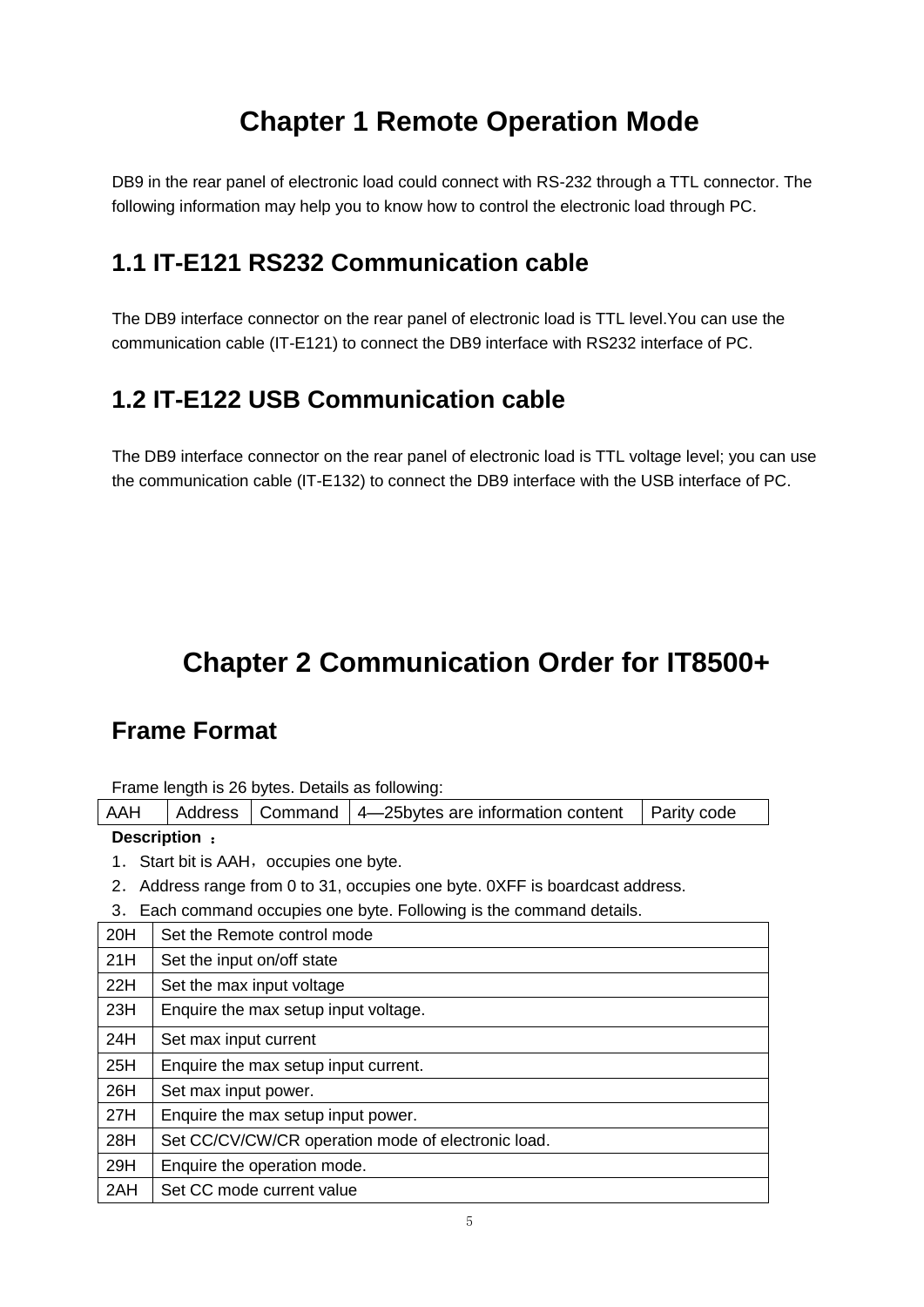| 2BH | Enquire CC mode current value                                                    |
|-----|----------------------------------------------------------------------------------|
| 2CH | Set CV mode voltage value                                                        |
| 2DH | Enquire CV mode voltage value                                                    |
| 2EH | Set CW mode watt value                                                           |
| 2FH | Enquire CW mode watt value                                                       |
| 30H | Set CR mode resistance value                                                     |
| 31H | Enquire CR mode resistance value                                                 |
| 32H | Set CC mode transient current and timer parameter.                               |
| 33H | Enquire CC mode transient parameter                                              |
| 34H | Set CV mode transient voltage and timer parameter.                               |
| 35H | Enquire CV mode transient parameter                                              |
| 36H | Set CW mode transient watt and timer parameter                                   |
| 37H | Enquire CW mode transient parameter                                              |
| 38H | Set CR mode transient resistance and timer parameter                             |
| 39H | Enquire CR mode transient parameter                                              |
| 3AH | Set the list operation mode (CC)                                                 |
| 3BH | Enquire the list operation mode.                                                 |
| 3CH | Set the list repeat mode (ONCE / REPEAT)                                         |
| 3DH | Enquire the list repeat mode.                                                    |
| 3EH | Set list steps counts.                                                           |
| 3FH | Enquire list steps counts                                                        |
| 40H | Set one of the step's current and time values.                                   |
| 41H | Enquire one of the step's current and time values.                               |
| 4CH | Save list file in appointed area.                                                |
| 4DH | Recall the list file from the appointed area.                                    |
| 50H | Set timer value of FOR LOAD ON                                                   |
| 51H | Enquire timer value of FOR LOAD ON                                               |
| 52H | Disable/Enable timer of FOR LOAD ON                                              |
| 53H | Enquire timer state of FOR LOAD ON                                               |
| 54H | Set communication address                                                        |
| 55H | Enable/Disable LOCAL control button.                                             |
| 56H | Enable/Disable remote sense mode.                                                |
| 57H | Enquire the state of remote sense mode.                                          |
| 58H | Set trigger source.                                                              |
| 59H | Enquire trigger source.                                                          |
| 5AH | Sending a trigger signal to trigging the electronic load.                        |
| 5BH | Saving user's setting value in appointed memory area for recall.                 |
| 5CH | Recall user's setting value in appointed memory area.                            |
| 5DH | Set function mode(FIXED/SHORT/TRAN/LIST/BATTERY).                                |
| 5EH | Enquire function mode state.                                                     |
| 5FH | enquire input voltage, current, power and relative state                         |
| 01H | Get the information of E-Load(rated current/voltage, min voltage, max power, max |
|     | resistance, min resistance)                                                      |
| 02H | Set hardware OPP point                                                           |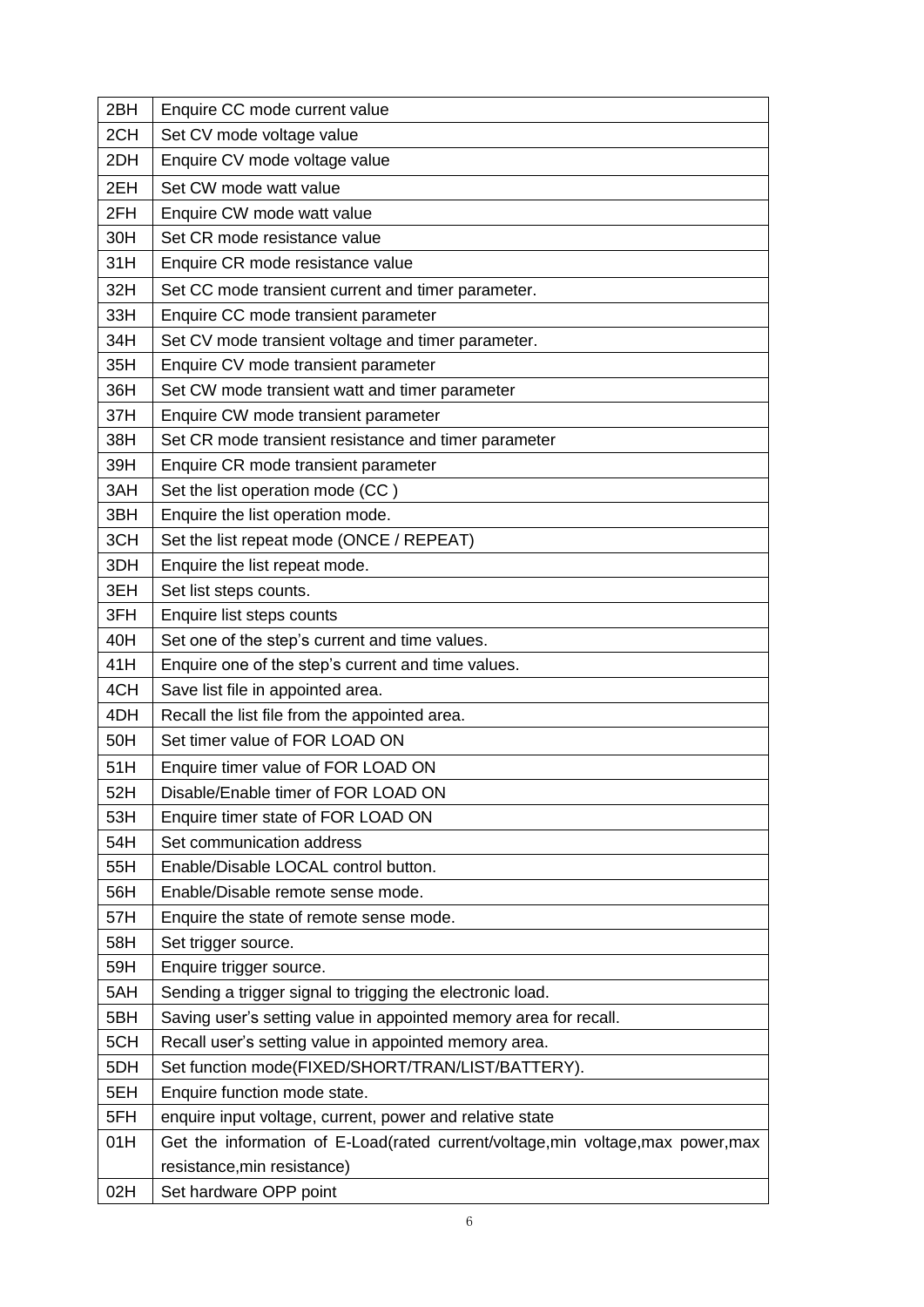| 03H              | Enquire hardware OPP point                                                         |
|------------------|------------------------------------------------------------------------------------|
| 80H              | Set software OCP point                                                             |
| 81H              | Enquire software OCP point                                                         |
| 82H              | Set OCP delay time                                                                 |
| 83H              | Enquire OCP delay time                                                             |
| 84H              | Enable/disable OCP function                                                        |
| 85H              | Enquire the state of OCP function                                                  |
| 86H              | Set software OPP point                                                             |
| 87H              | Enquire software OPP point                                                         |
| 88H              | Set software OPP delay time                                                        |
| 89H              | Enquire software OPP delay time                                                    |
| 8AH              | Set the first measuring point                                                      |
| 8BH              | Enquire the first measuring point                                                  |
| 8CH              | Set the second measuring point                                                     |
| 8DH              | Enquire the second measuring point                                                 |
| 8EH              | Set Vd value of CR-LED mode                                                        |
| 8FH              | Enquire Vd value of CR-LED mode                                                    |
| 90H              | Clear the protection state                                                         |
| 91H              | Enable/disable voltage autorange function                                          |
| 92H              | Enquire the state of voltage autorange                                             |
| 93H              | Enable/disable CR-LED function                                                     |
| 94H              | Enquire the state of CR-LED mode                                                   |
| 9DH              | Provide a trigger signal, nomatter what the current trigger source it is.          |
| A0H              | Read related information of E-load(working time, the rest time of the timer)       |
| A1H              | Read related information of E-load(max input voltage and current, min input votage |
|                  | and current)                                                                       |
| A <sub>2</sub> H | Catch the max measuring voltage in list mode                                       |
| A3H              | Catch the min measuring voltage in list mode                                       |
| A4H              | Catch the max measuring current in list mode                                       |
| A <sub>5</sub> H | Catch the min measuring current of E-load                                          |
| A6H              | enquire the capacitance                                                            |
| <b>B0H</b>       | Set current rising slope                                                           |
| B <sub>1</sub> H | Enquire current rising slope                                                       |
| B <sub>2</sub> H | Set current falling slope                                                          |
| B <sub>3</sub> H | Enquire current falling slope                                                      |
| B <sub>4</sub> H | Set the voltage upper limit in CC mode                                             |
| B <sub>5</sub> H | Enquire the voltage upper limit in CC mode                                         |
| B6H              | Set the voltage lower limit in CC mode                                             |
|                  |                                                                                    |
| B7H              | Enquire the voltage lower limit in CC mode                                         |
| B <sub>8</sub> H | Set the current upper limit in CV mode                                             |
| B <sub>9</sub> H | Enquire the current upper limit in CV mode                                         |
| <b>BAH</b>       | Set the current lower limit in CV mode                                             |
| <b>BBH</b>       | Enquire the current lower limit in CV mode                                         |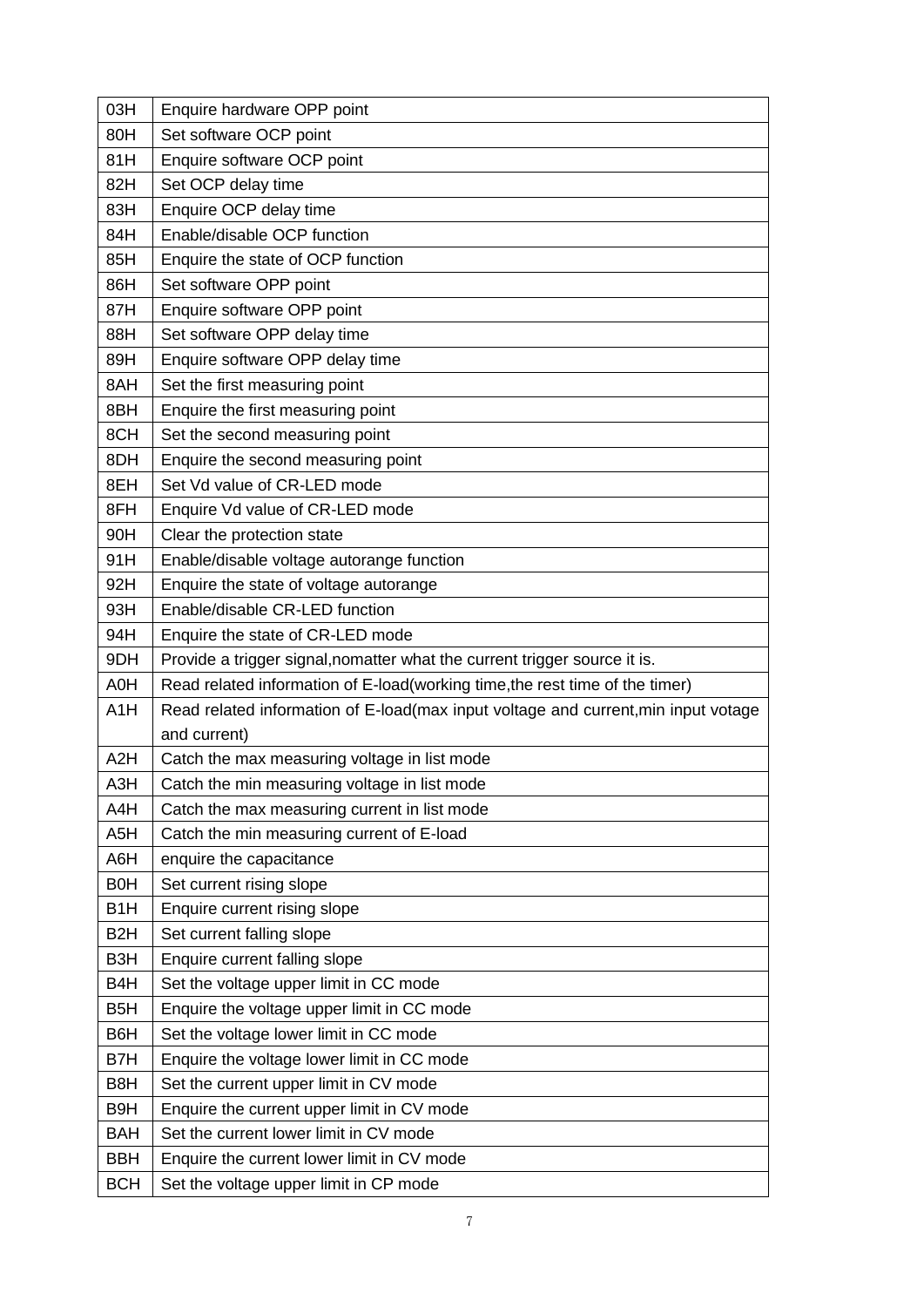| <b>BDH</b>       | Enquire the voltage upper limit in CP mode |
|------------------|--------------------------------------------|
| <b>BEH</b>       | Set the voltage lower limit in CP mode     |
| <b>BFH</b>       | Enquire the voltage lower limit in CP mode |
| <b>C0H</b>       | Set the max input resistance               |
| C <sub>1</sub> H | Enquire the max input resistance           |
| C <sub>2</sub> H | Set the voltage upper limit in CR mode     |
| C <sub>3</sub> H | Enquire the voltage upper limit in CR mode |
| C <sub>4</sub> H | Set the voltage lower limit in CR mode     |
| C <sub>5</sub> H | Enquire the voltage lower limit in CR mode |
| C6H              | Set the current range in list mode         |
| C7H              | Enquire the current range in list mode     |
| <b>D0H</b>       | Set step counts of autotest file           |
| D <sub>1</sub> H | Enquire step counts of autotest file       |
| D <sub>2</sub> H | Set short steps                            |
| D <sub>3</sub> H | Read short steps                           |
| D <sub>4</sub> H | Set pause steps                            |
| D <sub>5</sub> H | Enquire pause steps                        |
| D6H              | Set the on-load time of single step        |
| D7H              | Enquire the on-load time of single step    |
| D8H              | Set the delay time of single step          |
| D <sub>9H</sub>  | Enquire the delay time of single step      |
| <b>DAH</b>       | Set the no-load time of single step        |
| <b>DBH</b>       | Enquire the no-load time of single step    |
| <b>DCH</b>       | Set autotest stop condition                |
| <b>DDH</b>       | Enquire autotest stop condition            |
| <b>DEH</b>       | Set autotest chain file                    |
| <b>DFH</b>       | Enquire autotest chain file                |
| <b>E0H</b>       | Save autotest file                         |
| E <sub>1</sub> H | Recall autotest file                       |
| 0EH              | Set Von mode                               |
| 0FH              | Enquire Von mode                           |
| 10H              | Set Von point                              |
| 11H              | Enquire Von point                          |

## **NOTE**

If control output of electronic through PC, please setting electronic load to PC control state.

Command is 20H. Make a calibration on input of electronic Load, Ensure the calibration protection mode is OFF state when setting calibration information.

If electronic load in calibration mode, user can't change the input and operation mode of electronic load.

- 4. From  $4<sup>th</sup>$  byte to 25<sup>th</sup> byte are information contents.
- 5. 26<sup>th</sup> is checksum code, is the sum of the former 25 bytes.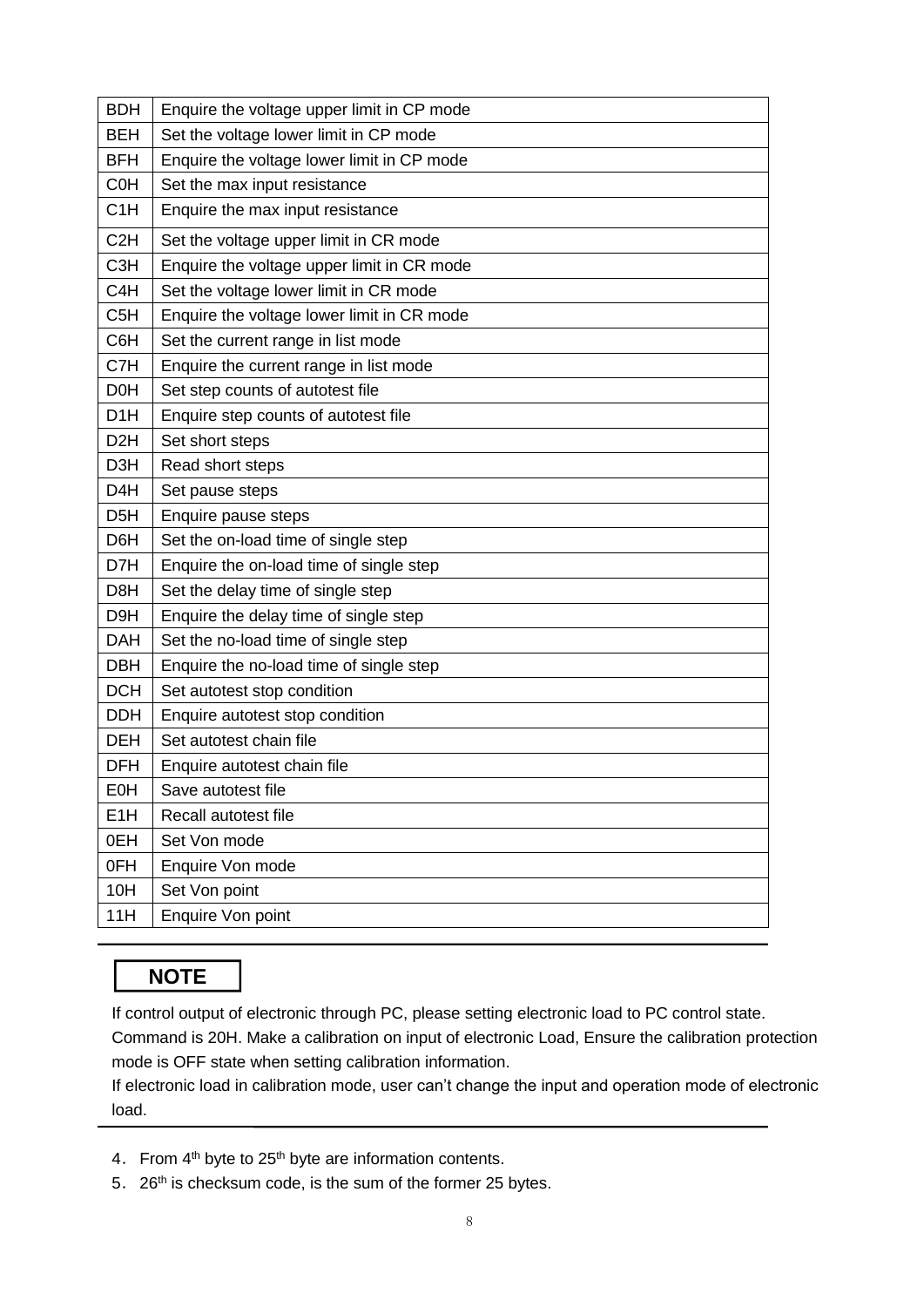## <span id="page-8-0"></span>**Communication Protocol**

| 1 <sup>st</sup> byte                          | Start bit (AAH                                                                 |
|-----------------------------------------------|--------------------------------------------------------------------------------|
| $2nd$ byte                                    | Address (0-31,0XFF)                                                            |
| 3rd byte                                      | Command (20H)                                                                  |
| $4th$ .byte                                   | Operation mode (0 is front panel operation mode ) 1 is remote operation mode ) |
| From 5 <sup>th</sup> to 25 <sup>th</sup> byte | System reserve                                                                 |
| 26 <sup>th</sup> byte                         | Sum code                                                                       |

#### **1. Set control mode**(**20H**)

## **NOTE**

Front panel operation state is not in effect if electronic load is in calibration mode.

| 1 <sup>st</sup> byte                    | Start bit (AAH                  |
|-----------------------------------------|---------------------------------|
| 2 <sup>nd</sup> byte                    | Address(0-31,0XFF)              |
| 3rd byte                                | Command (21H)                   |
| 4 <sup>th</sup><br>byte                 | Input state (0 is OFF, 1 is ON) |
| From $5th$ to $25th$<br>byte            | System reserve                  |
| From <sub>26<sup>th</sup></sub><br>byte | Sum code                        |

#### **2. Set the input on/off state** (**21H**)

#### **3. Set / Read max input voltage**(**22H/23H**)

| $1st$ byte                                       | Start bit (AAH                         |
|--------------------------------------------------|----------------------------------------|
| 2 <sup>nd</sup> byte                             | Address (0-31,0XFF)                    |
| 3rd byte                                         | Command (22H/23H)                      |
| 4 <sup>th</sup> byte                             | The Lowest byte of max voltage value   |
| 5 <sup>th</sup> byte                             | The lower byte of max voltage value.   |
| 6 <sup>th</sup> byte                             | The higher byte of max voltage value.  |
| 7 <sup>th</sup> byte                             | The highest byte of max voltage value. |
| From 8 <sup>th</sup><br>to 25 <sup>th</sup> byte | System reserve.                        |
| 26 <sup>th</sup> byte                            | Sum code.                              |

## **NOTE**

Represent a voltage upper limit value by 4 bytes of Hex. Lower bytes are in the front location, higher bytes are in the later location. 1 represent 1mV.For Example : The voltage upper limit is 16.000V, the hex code is 0X00003E80, then the 4th byte is 0X80, 5th byte is 0X3E, 6th byte is 0X00, 7TH byte is 0X00.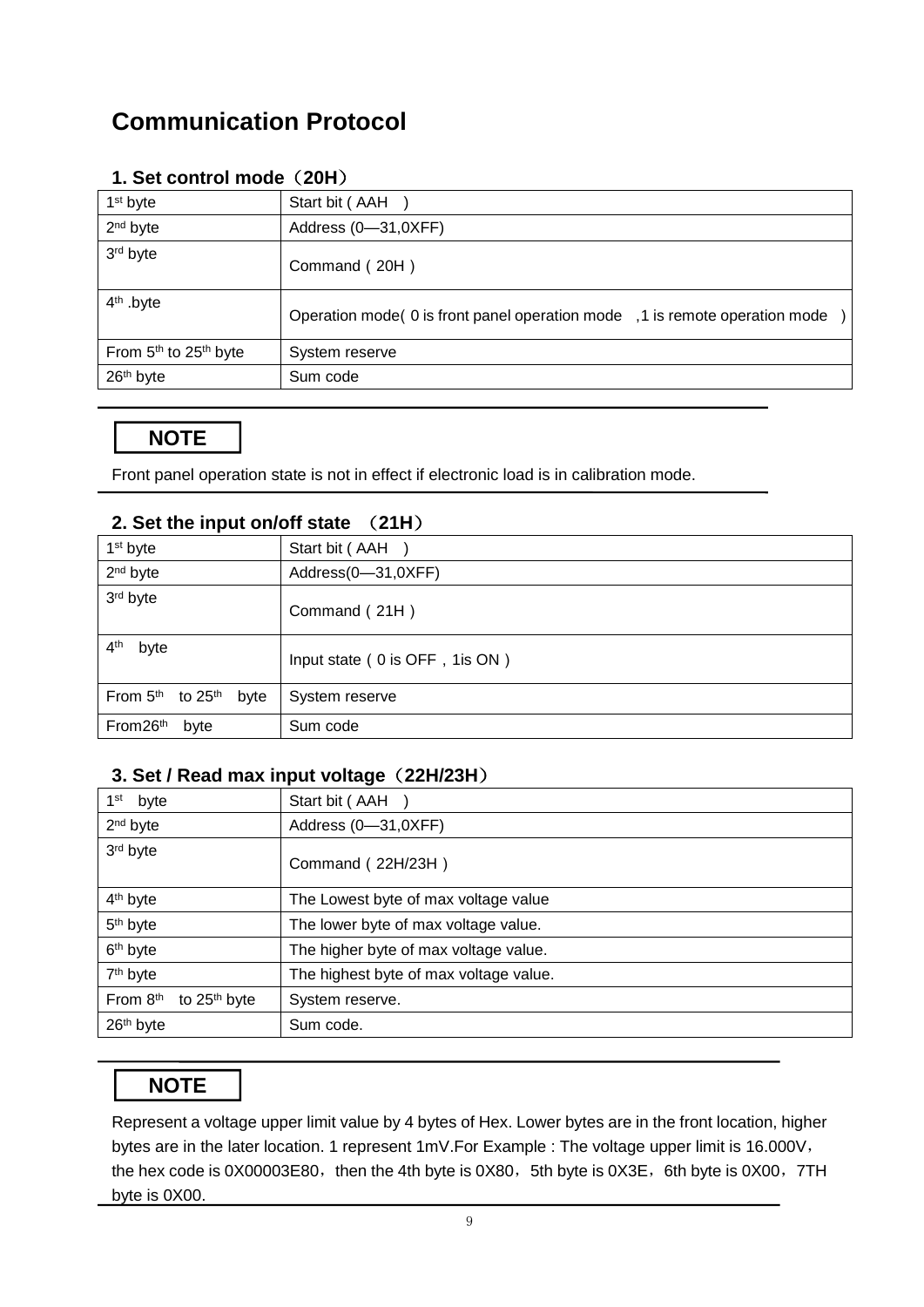| 1 <sup>st</sup><br>byte              | Start bit (AAH                        |
|--------------------------------------|---------------------------------------|
| $2nd$ byte                           | Address(0-31,0XFF)                    |
| 3 <sup>rd</sup> byte                 | Command (24H/25H)                     |
| 4 <sup>th</sup> byte                 | The Lowest byte of max current value  |
| 5 <sup>th</sup> byte                 | The Lowest byte of max current value  |
| 6 <sup>th</sup> byte                 | The higher byte of max current value  |
| 7 <sup>th</sup> byte                 | The highest byte of max current value |
| From 8th<br>to 25 <sup>th</sup> byte | System reserve                        |
| 26th bye                             | Sum code                              |

#### **4. Set / Read the max input current .**(**24H/25H**)

## **NOTE**

Represent an current value by 4 bytes of Hex .Lower bytes are in the front location, higher bytes are in the later location.1 represent 0.1mA, If setting upper limit is 3.0000A, the hex code is **0X00007530**, then the 4th byte is **0X30**, 5th is **0X75**, 6th is 0X00, 7th is **0X00**.

| 1 <sup>st</sup> byte                          | Start bit (AAH)                      |
|-----------------------------------------------|--------------------------------------|
| $2nd$ byte                                    | Address (0-OXFE)                     |
| 3 <sup>rd</sup> byte                          | Command (26H/27H)                    |
| 4 <sup>th</sup> byte                          | The lowest byte of max power value.  |
| 5 <sup>th</sup> byte                          | The lower byte of max power value    |
| 6 <sup>th</sup> byte                          | The higher byte of max power value.  |
| 7 <sup>th</sup> byte                          | The highest byte of max power value. |
| From 8 <sup>th</sup> to 25 <sup>th</sup> byte | System reserve                       |
| 26 <sup>th</sup> byte                         | Sum code                             |

#### **5. Set / Read max input power**(**26H/27H**)

## **NOTE**

Represent power value by 4 bytes of Hex. Lower bytes are in the

Front location, higher bytes are in the later location. 1 represents 1mW. If setting upper value is **200.000W**, the hex code is **0X00030d40**, then the 4th byte is **0X40**, 5th is **0X0d**, 6th is 0X03, 7th is **0X00**.

#### **6. Select / Read operation mode(CC/CV/CW/CR) of electronic load.**(**28H/29H**)

| 1 <sup>st</sup> byte | Start bit (AAH                                               |
|----------------------|--------------------------------------------------------------|
| 2 <sup>nd</sup> byte | Address (0-31,0XFF)                                          |
| 3 <sup>rd</sup> byte | Command (28H/29H)                                            |
| 4 <sup>th</sup> byte | Mode (0 is CC mode, 1 is CV mode, 2 is CW mode, 3 is CR mode |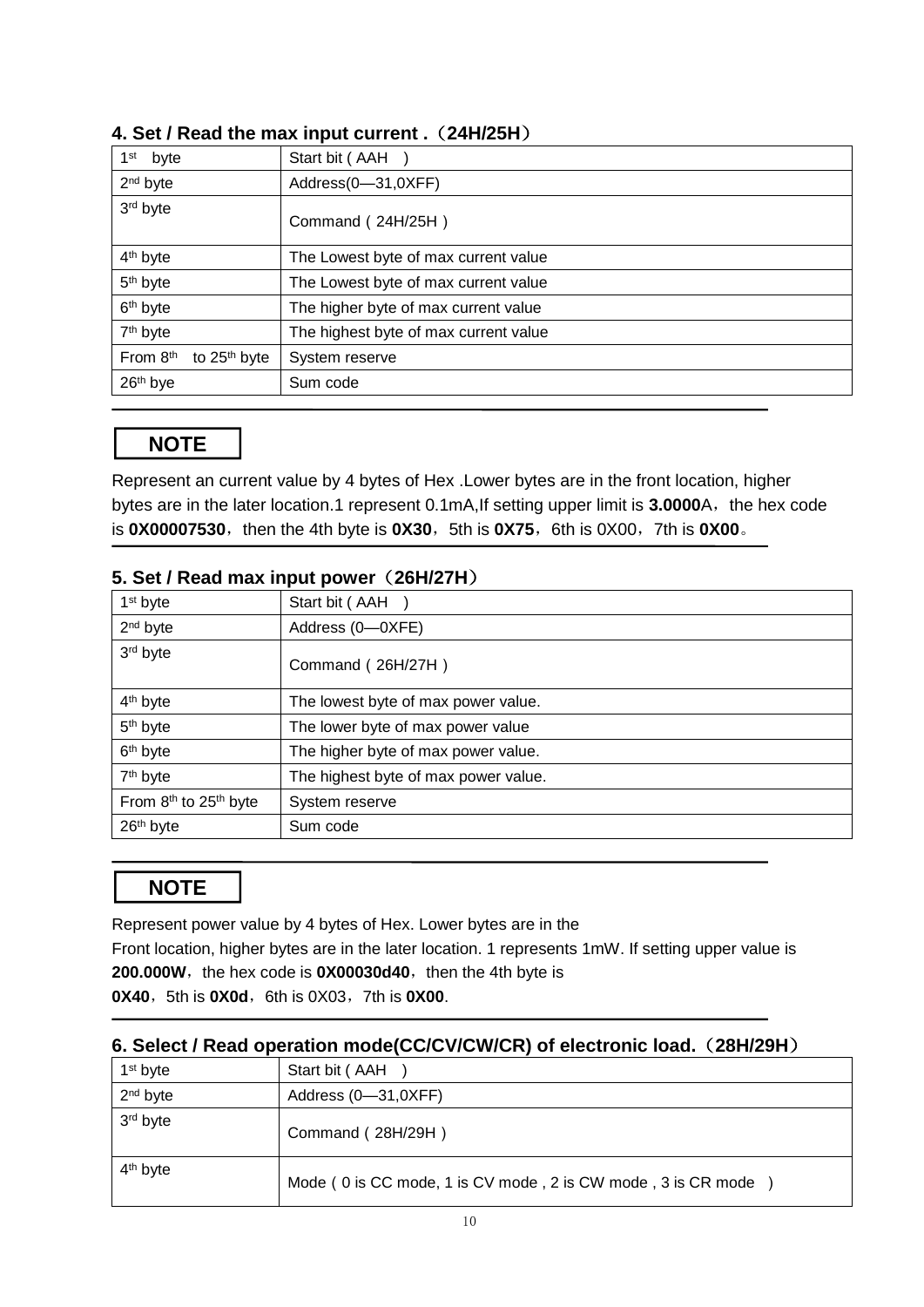| From 5 <sup>th</sup> to 25 <sup>th</sup> byte | System reserve |
|-----------------------------------------------|----------------|
| 26 <sup>th</sup> byte                         | Sum code       |

#### **7. Set / Read current value of CC mode**(**2AH/2BH**)

| 1 <sup>st</sup> byte                          | Start bit (AAH                     |
|-----------------------------------------------|------------------------------------|
| $2nd$ byte                                    | Address (0-31,0XFF)                |
| 3rd byte                                      | Command (2AH/2BH)                  |
| 4 <sup>th</sup> byte                          | The lowest byte of current value   |
| 5 <sup>th</sup> byte                          | The lower byte of current value.   |
| 6 <sup>th</sup> byte                          | The higher byte of current value.  |
| 7 <sup>th</sup> byte                          | The highest byte of current value. |
| From 8 <sup>th</sup> To 25 <sup>th</sup> byte | System reserve                     |
| 27 <sup>th</sup> byte                         | Sum code                           |

## **NOTE**

Represent current by 4 bytes of Hex. Lower bytes are in the front location, higher bytes are in the later location. For example: current is 3.0000A, Hex code is 0X00007530, NO. 4 bye is **0X30**, NO. 5 bye is **0X75**, NO. 6 bye is 0X00, NO. 7 bye is **0X00**.

#### **8. Set / Read voltage value of CV mode.**(**2CH/2DH**)

| 1 <sup>st</sup> byte                 | Start bit (AAH                     |
|--------------------------------------|------------------------------------|
| $2nd$ byte                           | Address (0-31,0XFF)                |
| 3rd byte                             | Command (2CH/2DH)                  |
| 4 <sup>th</sup> byte                 | The lowest byte of voltage value.  |
| 5 <sup>th</sup> byte                 | The lower byte of voltage value.   |
| 6 <sup>th</sup> byte                 | The higher byte of voltage value.  |
| 7 <sup>th</sup> byte                 | The highest byte of voltage value. |
| From 8th<br>to 25 <sup>th</sup> byte | System reserve                     |
| 26 <sup>th</sup> byte                | Sum code                           |

## **NOTE**

Represent voltage by 4 bytes of Hex. Lower bytes are in the front location, higher bytes are in the later location. For example :voltage is 16.000V, Hex code is 0X00003EB0, 4th byte 0XB0, 5TH byte is **0X3E**, 6th byte is 0X00, 7th bytes **0X00**.

#### **9. Set / Read watt value of CW mode**(**2EH/2FH**)

| $1st$ byte | Start bit (AAH      |
|------------|---------------------|
| $2nd$ byte | Address (0-31,0XFF) |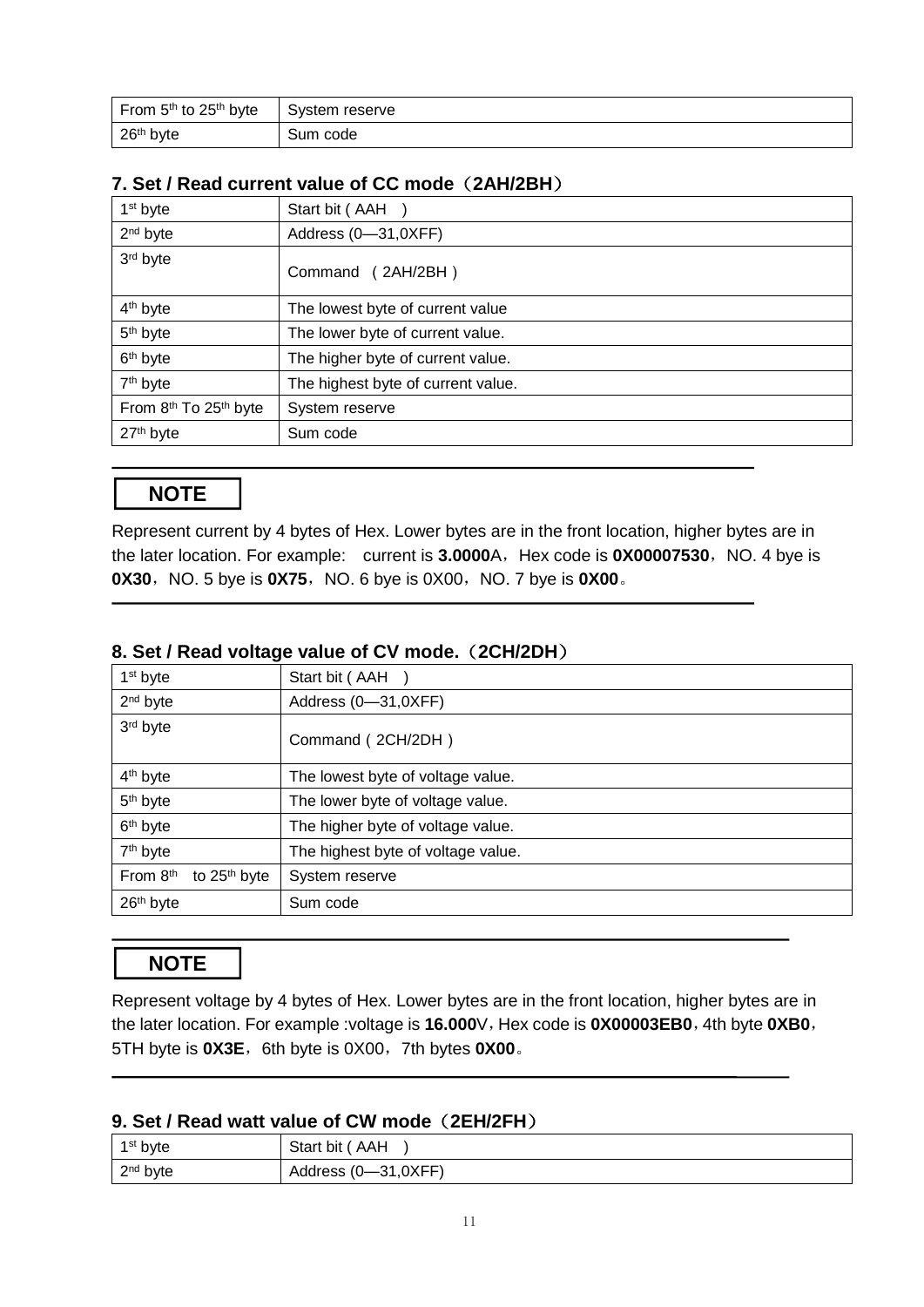| 3rd byte                                 | Command (2EH/2FH)                   |
|------------------------------------------|-------------------------------------|
| 4 <sup>th</sup> byte                     | The lowest byte of max power value  |
| 5 <sup>th</sup> byte                     | The lower byte of max power value   |
| 6 <sup>th</sup> byte                     | The higher byte of max power value  |
| 7 <sup>th</sup> byte                     | The highest byte of max power value |
| 8 <sup>th</sup> to 25 <sup>th</sup> byte | System reserve                      |
| 26 <sup>th</sup> byte                    | Sum code                            |

## **NOTE**

Represent power by 4 bytes of Hex. Lower bytes are in the front location, higher bytes are in the later location. For example :power is 200.000W, Hex is 0X00030d40, 4th byte is 0X40, 5th byte is **0X0d**, 6th byte is 0X03, 7th byte is 0X00.

#### **10. Set / Read resistance value CR mode**(**30H/31H**)

| 1 <sup>st</sup> byte                     | Start bit (AAH)                       |
|------------------------------------------|---------------------------------------|
| $2nd$ byte                               | Address (0-31,0XFF)                   |
| 3 <sup>rd</sup> byte                     | Command (30H/31H)                     |
| 4 <sup>th</sup> byte                     | The lowest byte of resistance value.  |
| 5 <sup>th</sup> byte                     | The lower byte of resistance value.   |
| 6 <sup>th</sup> byte                     | The higher byte of resistance value.  |
| 7 <sup>th</sup> byte                     | The highest byte of resistance value. |
| 8 <sup>th</sup> to 25 <sup>th</sup> byte | System reserve                        |
| 26 <sup>th</sup> byte                    | Sum code                              |

## **NOTE**

Represent resistance value by 4 bytes of Hex. Lower bytes are

in the front location, higher bytes are in the later location. If resistance value is 200.000R, Hex code is **0X00030d40**,4TH byte is **0X40**,5TH byte is **0X0d**,6th byte is 0X03,7th byte is **0X00**。

#### **11. Set / Read CC mode transient current and timer parameter.** (**32H/33H**)

| $1st$ byte                                         | Start bit (AAH)                                                                    |
|----------------------------------------------------|------------------------------------------------------------------------------------|
| $2nd$ byte                                         | Address (0-31,0XFF)                                                                |
| 3rd byte                                           | Command (32H/33H)                                                                  |
| From $4th$ byte to $7th$ byte                      | Setting value of current A (Lower bytes are in the front location, higher bytes    |
|                                                    | are in the later location.)                                                        |
| From 8 <sup>th</sup> byte to 9 <sup>th</sup> byte. | Time value of timer A ((Lower bytes are in the front location, higher bytes are in |
|                                                    | the later location) (1 represent 0.1mS)                                            |
| From 10 <sup>th</sup> to 13 <sup>th</sup> byte     | Setting value of current B (Lower bytes are in the front location, higher bytes    |
|                                                    | are in the later location)                                                         |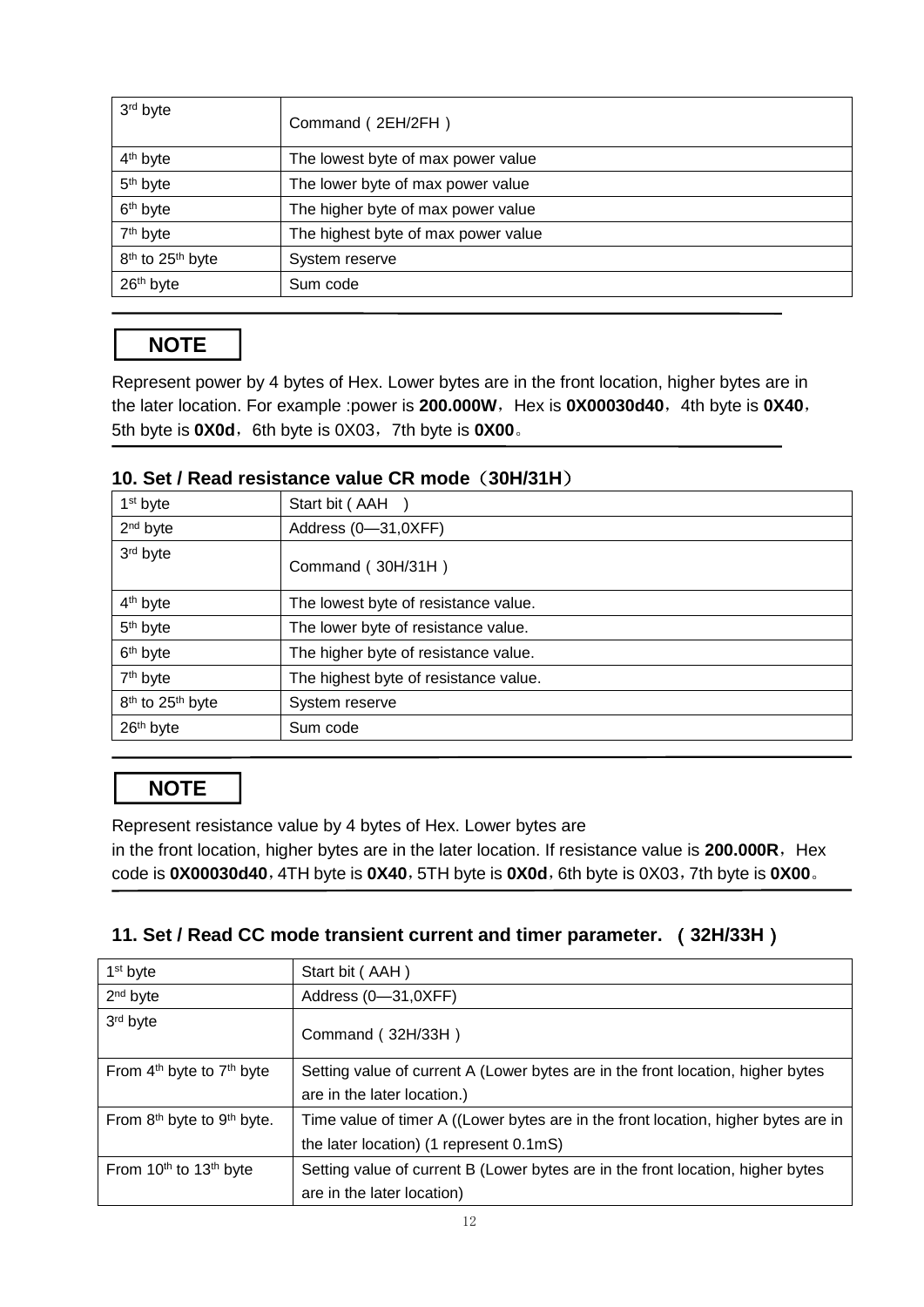| From 14 <sup>th</sup> to 15 <sup>th</sup> byte | Time value of timer B (Lower bytes are in the front location, higher bytes are in |
|------------------------------------------------|-----------------------------------------------------------------------------------|
|                                                | the later location) (1 represent 0.1mS)                                           |
| 16 <sup>th</sup> byte                          | Transition operation mode (0 is CONTINUES, 1 is PULSE, 2 is TOGGLED)              |
| From 17 <sup>th</sup> to 25 <sup>th</sup> byte | System reserve                                                                    |
| 26 <sup>th</sup> byte                          | Sum code                                                                          |

## **12. Set / Read CV transient voltage and timer parameter.**(**34H/35H**)

| 1 <sup>st</sup> byte                          | Start bit (AAH                                                                     |
|-----------------------------------------------|------------------------------------------------------------------------------------|
| $2nd$ byte                                    | Address (0-31,0XFF)                                                                |
| 3rd byte                                      | Command (34H/35H)                                                                  |
| From 4 <sup>th</sup> to 7 <sup>th</sup> byte. | Setting value of voltage A (Lower bytes are in the front location, higher bytes    |
|                                               | are in the later location)                                                         |
| From 8 <sup>th</sup> to 9th byte.             | Time value of timer A (Lower bytes are in the front location, higher bytes are in  |
|                                               | the later location) (1 represent 0.1 mS)                                           |
| From $10th$ to $13th$<br>byte                 | Setting value of voltage B(Lower bytes are in the front location, higher bytes are |
|                                               | in the later location)                                                             |
| From $14th$ to $15th$<br>byte                 | Time value of timer B (Lower bytes are in the front location, higher bytes are in  |
|                                               | the later location) (1 represent 0.1 mS)                                           |
| $16^{\text{th}}$<br>byte                      | Transient operation mode (0 is CONTINUES,1 is PULSE,2 is TOGGLED)                  |
| From 17 <sup>th</sup><br>to $25th$<br>byte    | System reserve                                                                     |
| 26 <sup>th</sup> byte                         | Sum code                                                                           |

## **13. Set /Read CW transient watt and timer parameter**(**36H/37H**)

| 1 <sup>st</sup> byte                              | Start bit (AAH                                                                    |
|---------------------------------------------------|-----------------------------------------------------------------------------------|
| 2 <sup>nd</sup> byte                              | Address (0-31,0XFF)                                                               |
| 3rd byte                                          | Command (36H/37H)                                                                 |
| From 4 <sup>th</sup> to 7 <sup>th</sup> byte      | Setting value of power A (Lower bytes are in the front location, higher bytes are |
|                                                   | in the later location)                                                            |
| From 8 <sup>th</sup> to 9 <sup>th</sup> byte      | Time value of timer A (Lower bytes are in the front location, higher bytes are in |
|                                                   | the later location) (1 represent 0.1mS)                                           |
| From 10 <sup>th</sup> to 13 <sup>th</sup> byte    | Setting value of power B(Lower bytes are in the front location, higher bytes are  |
|                                                   | in the later location)                                                            |
| From 14 <sup>th</sup> to 15 <sup>th</sup><br>byte | Time value of timer B (Lower bytes are in the front location, higher bytes are in |
|                                                   | the later location) (1 represent 0.1mS)                                           |
| 16 <sup>th</sup> byte                             | Transition operation mode (0 is CONTINUES,1 is PULSE,2 is TOGGLED)                |
| From 17 <sup>th</sup> to 25 <sup>th</sup> byte    | System reserve                                                                    |
| 26 <sup>th</sup> byte                             | Sum code                                                                          |

## **14. Set / Read CR transient resistance and timer parameter**(**38H/39H**)

| 1 <sup>st</sup> byte | Start bit (AAH      |
|----------------------|---------------------|
| 2 <sup>nd</sup> byte | Address (0-31,0XFF) |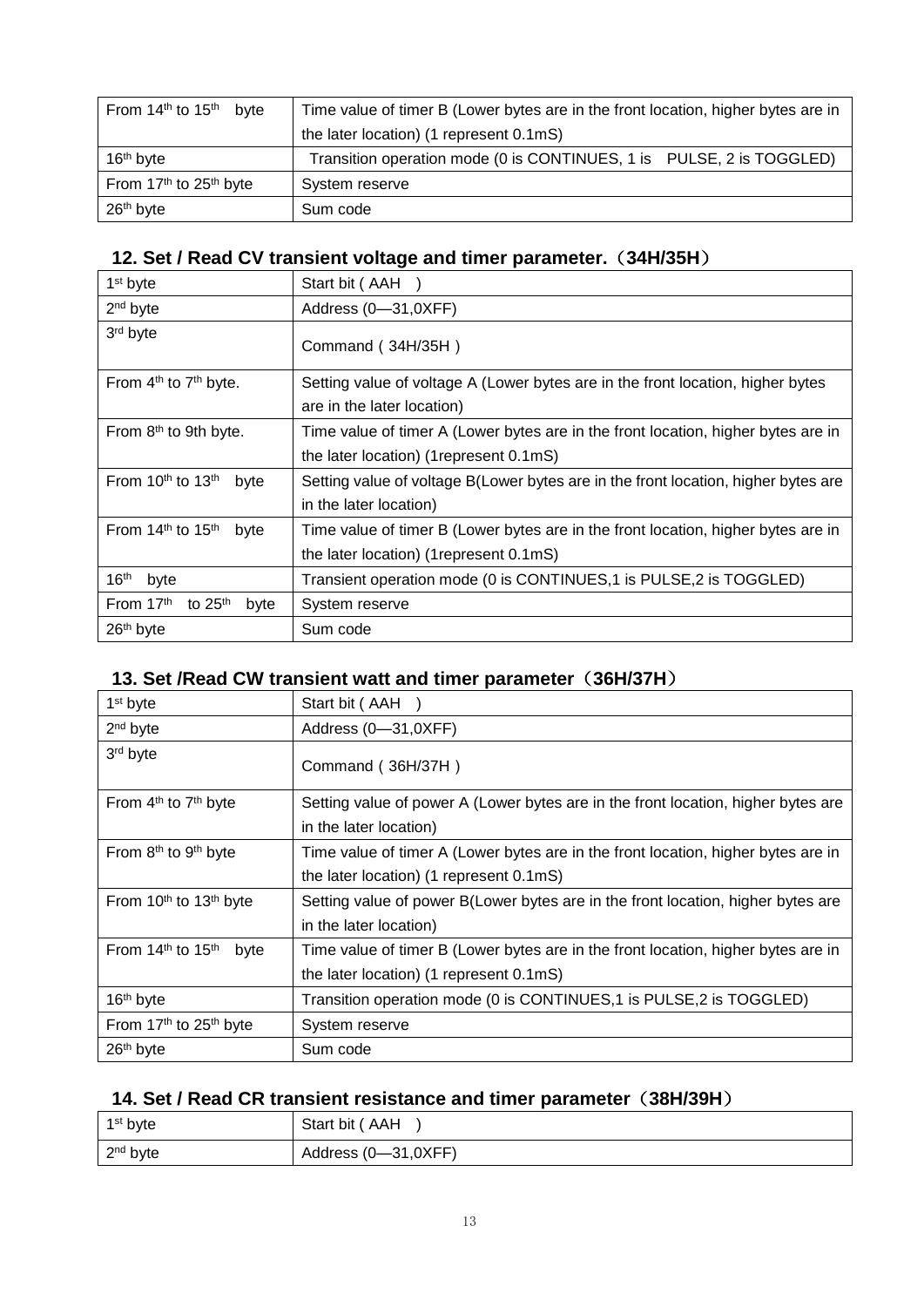| 3rd byte                                            | Command (38H/39H)                                                                                                |
|-----------------------------------------------------|------------------------------------------------------------------------------------------------------------------|
| From $4th$ byte to $7th$ byte                       | Setting value of resistance A (Lower bytes are in the front location, higher bytes<br>are in the later location) |
| From 8 <sup>th</sup> byte to 9 <sup>th</sup> byte.  | Time value of timer A (Lower bytes are in the front location, higher bytes are in                                |
|                                                     | the later location) (1 represents 0.1mS)                                                                         |
| From 10 <sup>th</sup> byte to 13 <sup>th</sup> byte | Setting value of resistance B (Lower bytes are in the front location, higher bytes                               |
|                                                     | are in the later location)                                                                                       |
| From 14 <sup>th</sup> byte to 15 <sup>th</sup> byte | Time value of timer B (Lower bytes are in the front location, higher bytes are in                                |
|                                                     | the later location) (1 represents 0.1mS)                                                                         |
| 16 <sup>th</sup> byte                               | Transition operation mode (0 is CONTINUES,1 is PULSE,2 is TOGGLED)                                               |
| 17th byte to 25th<br>byte                           | System reserve                                                                                                   |
| 26 <sup>th</sup> byte                               | Sum code                                                                                                         |

## **15**.**Set /Read the list operation mode (CC)**(**3AH/3BH**)

| 1 <sup>st</sup> byte            | Start bit (AAH                     |
|---------------------------------|------------------------------------|
| 2 <sub>nd</sub><br>byte         | Address (0-31,0XFF)                |
| 3 <sup>rd</sup><br>byte         | Command (3AH/3BH)                  |
| 4 <sup>th</sup> byte            | LIST operation mode (0 is CC mode) |
| From 5 <sup>th</sup> to 25 byte | System reserve                     |
| 26 <sup>th</sup> byte           | Sum code                           |

#### **16. Set / Read the list repeat mode. (3CH/3DH)**

| $1st$ byte                                    | Start bit (AAH                                                                |
|-----------------------------------------------|-------------------------------------------------------------------------------|
| $2nd$ byte                                    | Address (0-31,0XFF)                                                           |
| 3rd byte                                      | Command (3CH/3DH)                                                             |
| 4 <sup>th</sup> byte                          | LIST repeat operation mode(0 is ONCE, 1 is REPEAT, 65535 represents no limit) |
| From 5 <sup>th</sup> to 25 <sup>th</sup> byte | System reserve                                                                |
| 26 <sup>th</sup> byte                         | Sum code                                                                      |

## **17. Set / Read list step counts. (3EH/3FH)**

| $1st$ byte                                    | Start bit (AAH      |
|-----------------------------------------------|---------------------|
| 2 <sup>nd</sup> byte                          | Address (0-31,0XFF) |
| 3rd byte                                      | Command (3EH/3FH)   |
| From $4th$ byte to $5th$ byte                 | LIST steps count    |
| From 6 <sup>th</sup> to 25 <sup>th</sup> byte | System reserve      |
| 26 <sup>th</sup> byte                         | Sum code            |

### **18. Set / Read one of the step's current and time values. (40H/41H)**

| 1st<br>pyte | $\mathbf{r}$<br>hit<br>. AAF<br><br>_____ |  |
|-------------|-------------------------------------------|--|
|             |                                           |  |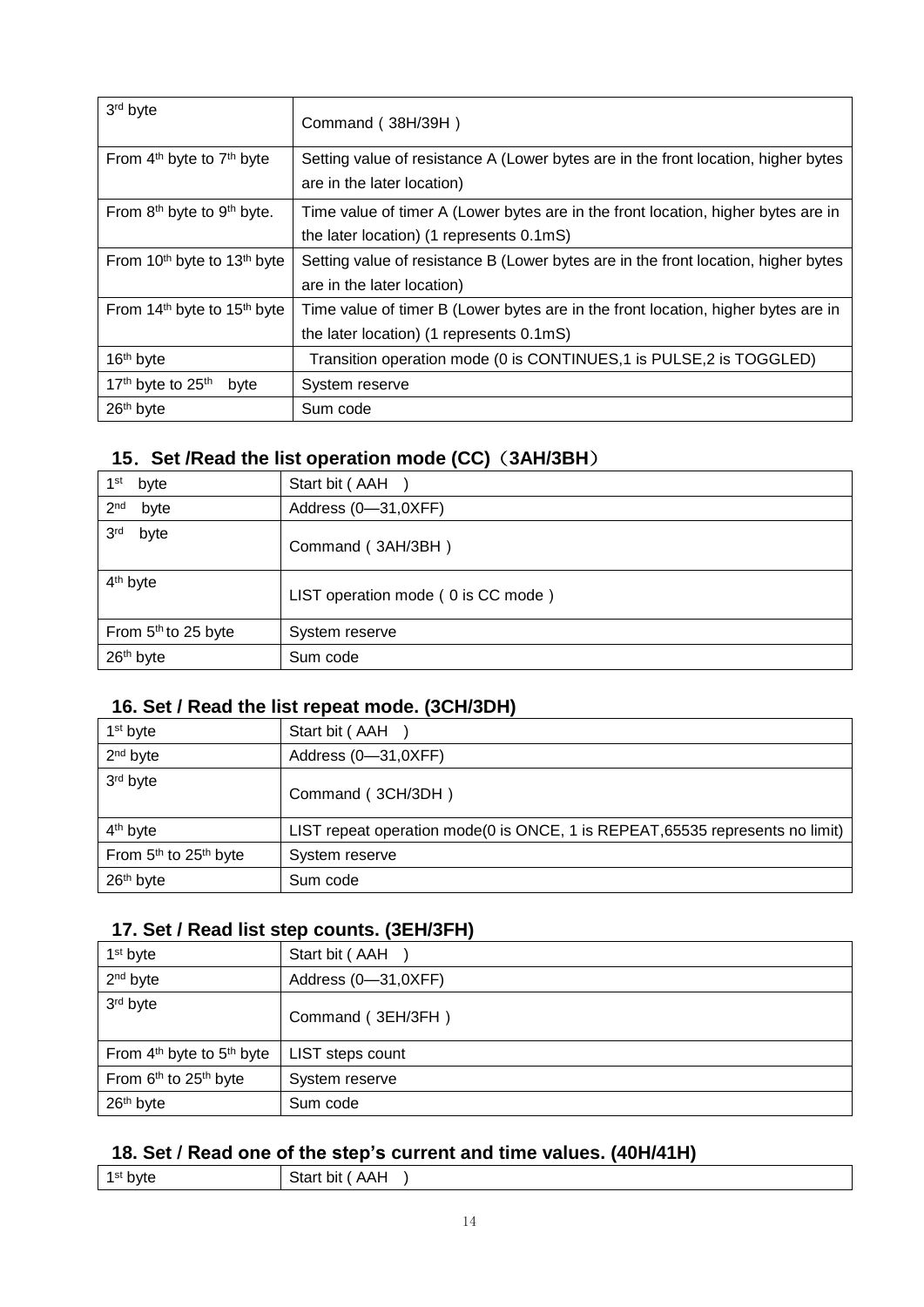| 2 <sup>nd</sup> byte                           | Address (0-31,0XFF)                                                                 |
|------------------------------------------------|-------------------------------------------------------------------------------------|
| 3rd byte                                       | Command (40H/41H)                                                                   |
| From $4th$ byte to $5th$ byte                  | Appointed one step                                                                  |
| From 6 <sup>th</sup> to 9 <sup>th</sup> byte   | Current value of current step (Lower bytes are in the front location, higher bytes  |
|                                                | are in the later location)                                                          |
| From 10 <sup>th</sup> to 11 <sup>th</sup> byte | Time value of current step (Lower bytes are in the front location, higher bytes are |
|                                                | in the later location) (1 represent 0.1mS)                                          |
| From 12 <sup>th</sup> to 25 <sup>th</sup> byte | System reserve                                                                      |
| 26 <sup>th</sup> byte                          | Sum code                                                                            |

#### **19. Save / Recall list file in appointed area.. (4CH/4DH)**

| $1st$ byte                                    | Start bit (AAH         |
|-----------------------------------------------|------------------------|
| 2 <sup>nd</sup> byte                          | Address (0-31,0XFF)    |
| 3rd byte                                      | Command (4CH/4DH)      |
| 4 <sup>th</sup> byte                          | Storing area $(1 - 7)$ |
| From 5 <sup>th</sup> to 25 <sup>th</sup> byte | System reserve         |
| 26 <sup>th</sup> byte                         | Sum code               |

#### **20. Setting / Reading timer value of FOR LOAD ON (50H/51H**)

| 1 <sup>st</sup> byte                          | Start bit (AAH                                           |
|-----------------------------------------------|----------------------------------------------------------|
| 2 <sup>nd</sup> byte                          | Address (0-31,0XFF)                                      |
| 3rd byte                                      | Command (50H/51H)                                        |
| 4 <sup>th</sup> byte                          | The lowest byte of time value in timer. (1 represent 1S) |
| 5 <sup>th</sup> byte                          | The highest byte of time value in timer.                 |
| From 8 <sup>th</sup> to 25 <sup>th</sup> byte | System reserve                                           |
| 26 <sup>th</sup> byte                         | Sum code                                                 |

Time unit in Timer is S, 1S is represented by 1.

### **21. Disable / Enable timer of FOR LOAD ON (52H); Enquire timer state of FOR LOAD ON (53H)**

| 1 <sup>st</sup> byte                          | Start bit (AAH           |
|-----------------------------------------------|--------------------------|
| $2nd$ byte                                    | Address (0-31,0XFF)      |
| 3rd byte                                      | Command (52H/53H)        |
| 4 <sup>th</sup> byte                          | Timer state (0:OFF,1:ON) |
| From 5 <sup>th</sup> to 25 <sup>th</sup> byte | System reserve           |
| 26 <sup>th</sup> byte                         | Sum code                 |

#### **22. Set communication address (54H)**

| 1 <sup>st</sup> byte | Start bit (AAH   |
|----------------------|------------------|
| 2 <sup>nd</sup> byte | Address (0-0XFE) |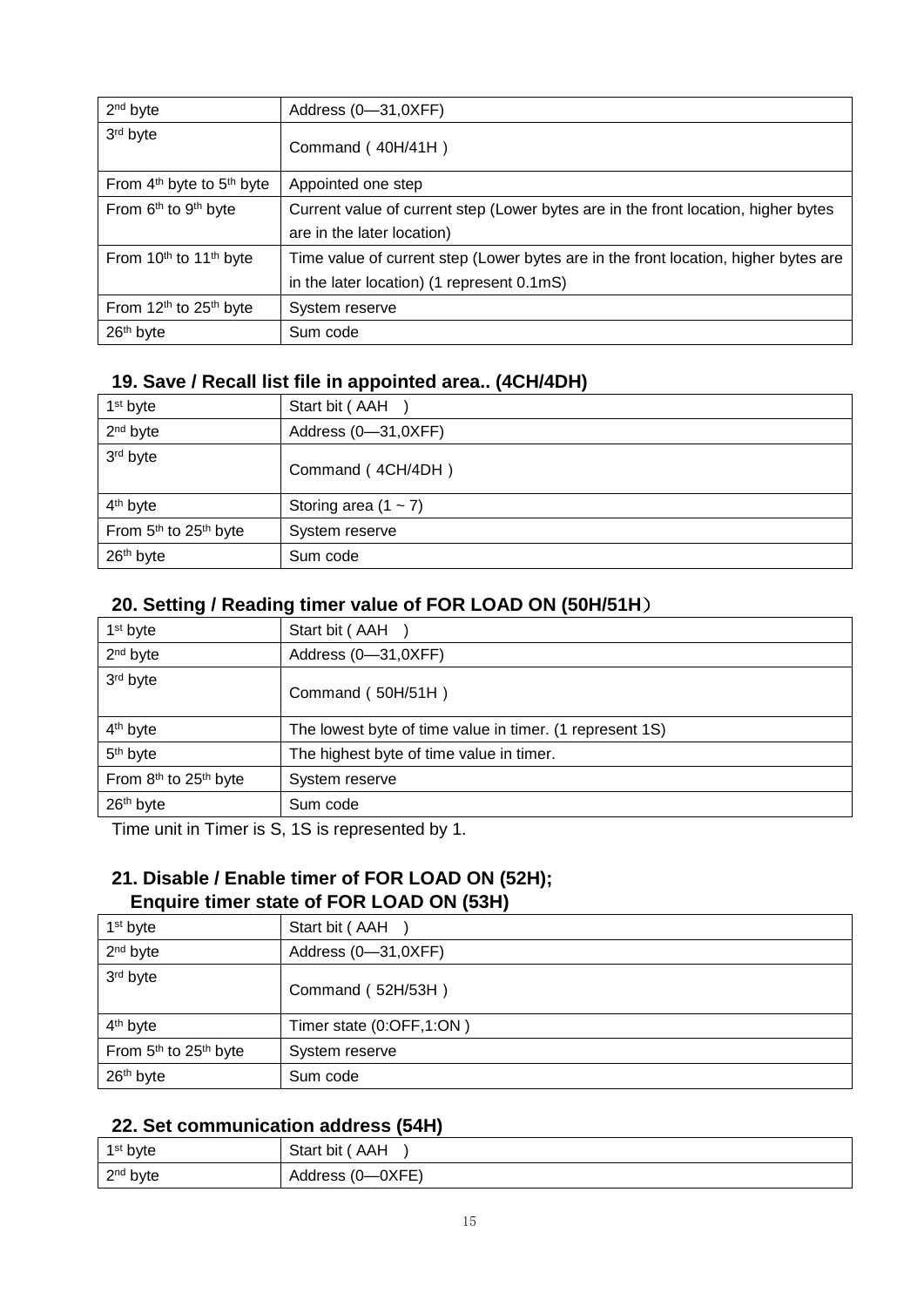| 3 <sup>rd</sup> byte                          | Command (54H)                      |
|-----------------------------------------------|------------------------------------|
| 4 <sup>th</sup> byte                          | New communication address $(0-31)$ |
| From 5 <sup>th</sup> to 25 <sup>th</sup> byte | System reserve                     |
| 26 <sup>th</sup> byte                         | Sum code                           |

#### **23. Enable/Disable LOCAL control mode. (55H)**

| $1st$ byte                                    | Start bit (AAH                              |
|-----------------------------------------------|---------------------------------------------|
| 2 <sup>nd</sup> byte                          | Address (0-31)                              |
| 3rd byte                                      | Command (55H)                               |
| 4 <sup>th</sup> byte                          | State of LOCAL button(0:disable,1:enable ") |
| From 5 <sup>th</sup> to 25 <sup>th</sup> byte | System reserve                              |
| 26 <sup>th</sup> byte                         | Sum code                                    |

#### **24. Enable / Disable remote sense mode. (56H) Enquire the state of remote sense mode. (57H)**

| 1 <sup>st</sup> byte                     | Start bit (AAH                 |
|------------------------------------------|--------------------------------|
| $2nd$ byte                               | Address (0-31,0XFF)            |
| 3rd byte                                 | Command (56H/57H)              |
| 4 <sup>th</sup> byte                     | Remote mode state (0:OFF,1:ON) |
| 5 <sup>th</sup> to 25 <sup>th</sup> byte | System reserve                 |
| 26 <sup>th</sup> byte                    | Sum code                       |

#### **25. Set / Enquire trigger source. (58H/59H)**

| $1st$ byte                                    | Start bit (AAH                                      |
|-----------------------------------------------|-----------------------------------------------------|
| $2nd$ byte                                    | Address (0-31,0XFF)                                 |
| 3rd byte                                      | Command (58H/59H)                                   |
| 4 <sup>th</sup> byte                          | Trigger mode (0:Manual, 1: External, 2:Bus, 3:Hold) |
| From 5 <sup>th</sup> to 25 <sup>th</sup> byte | System reserve                                      |
| 26 <sup>th</sup> byte                         | Sum code                                            |

#### **26. Send a trigger signal to trigging the electronic load. (5AH)**

| 1 <sup>st</sup> byte                          | Start bit (AAH      |
|-----------------------------------------------|---------------------|
| 2 <sup>nd</sup> byte                          | Address (0-31,0XFF) |
| 3rd byte                                      | Command (5AH)       |
| From 4 <sup>th</sup> to 25 <sup>th</sup> byte | System reserve      |
| 26 <sup>th</sup> byte                         | Sum code            |

### **27. Saving / Recall user's setting value in appointed memory area for recall. (5BH/5CH)**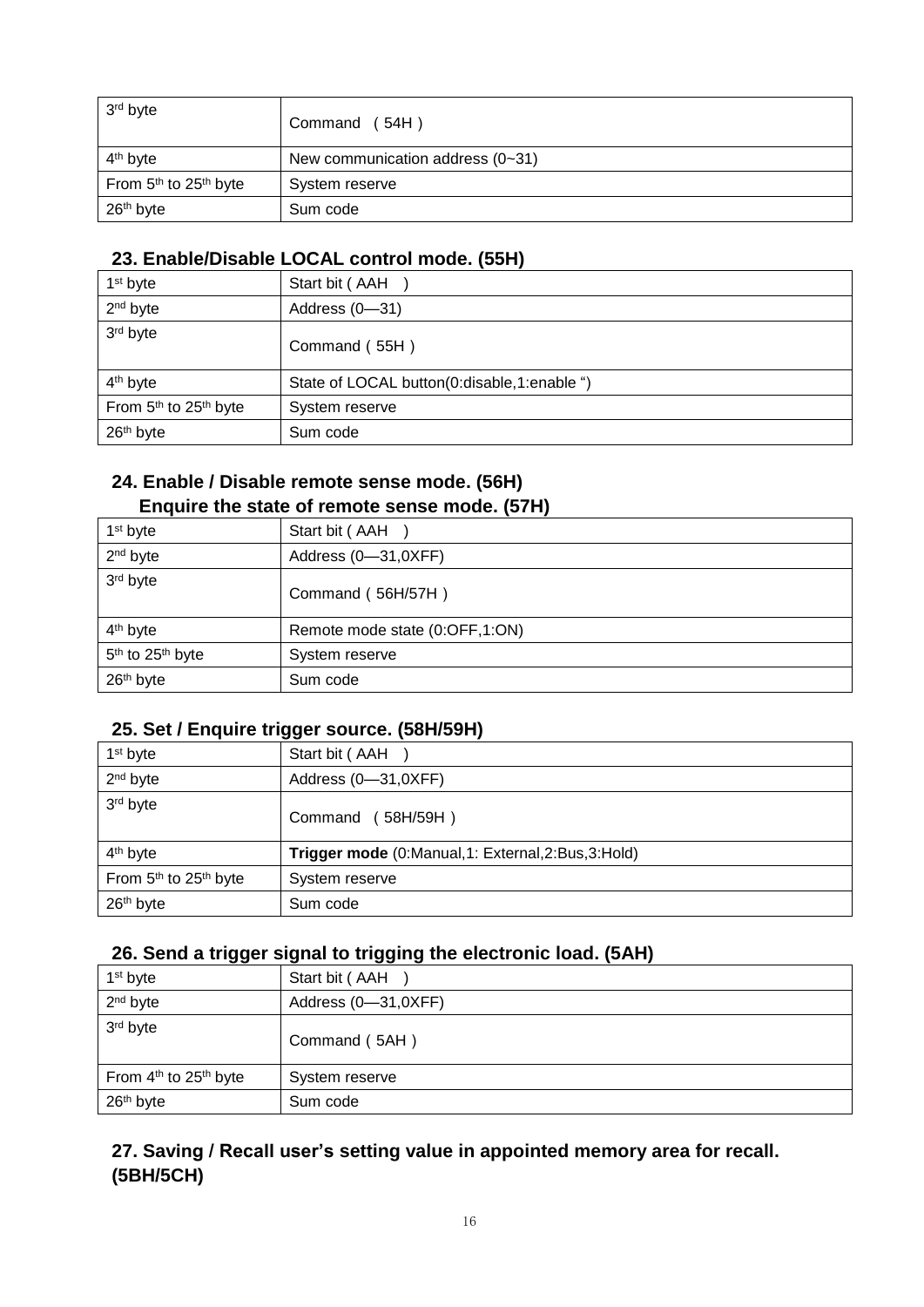| 1 <sup>st</sup> byte                          | Start bit (AAH      |
|-----------------------------------------------|---------------------|
| 2 <sup>nd</sup> byte                          | Address (0-31,0XFF) |
| 3rd byte                                      | Command (5BH/5CH)   |
| 4 <sup>th</sup> byte                          | Storing area        |
| From 5 <sup>th</sup> to 25 <sup>th</sup> byte | System reserve      |
| 26 <sup>th</sup> byte                         | Sum code            |

#### **28. Selecting / Getting FIXED/SHORT/TRAN/LIST/ BATTERY function mode. (5DH/5EH)**

| $1st$ byte                                    | Start bit (AAH                                              |
|-----------------------------------------------|-------------------------------------------------------------|
| 2 <sup>nd</sup> byte                          | Address (0-31,0XFF)                                         |
| 3rd byte                                      | Command (5DH/5EH)                                           |
| 4 <sup>th</sup> byte                          | Work mode (0:FIXED,1:SHORT, 2:TRANSITION,3:LIST,4: BATTERY) |
| From 5 <sup>th</sup> to 25 <sup>th</sup> byte | System reserve                                              |
| 26 <sup>th</sup> byte                         | Sum code                                                    |

### **29. Read input voltage, current, power and relative state. (5FH)**

| 1 <sup>st</sup> byte                           | Start bit (AAH                                                                      |
|------------------------------------------------|-------------------------------------------------------------------------------------|
| $2nd$ byte                                     | Address (0-31,0XFF)                                                                 |
| 3rd byte                                       | Command (5FH)                                                                       |
| From 4 <sup>th</sup> to 7 <sup>th</sup> byte   | Actual input voltage value (Lower bytes are in the front location, higher bytes are |
|                                                | in the later location)                                                              |
| From 8 <sup>th</sup> to 11 <sup>th</sup> byte  | Actual input current value (Lower bytes are in the front location, higher bytes are |
|                                                | in the later location)                                                              |
| From 12 <sup>th</sup> to 15 <sup>th</sup> byte | Actual input power value (Lower bytes are in the front location, higher bytes are   |
|                                                | in the later location)                                                              |
| 16 <sup>th</sup> byte                          | Operation state register                                                            |
| From 17 <sup>th</sup> to 18 <sup>th</sup> byte | Demand state register                                                               |
| From 19 <sup>th</sup> to 25 <sup>th</sup> byte | System reserve                                                                      |
| 26 <sup>th</sup> byte                          | Sum code                                                                            |

#### **Operation status register**

|        | 6           | 5            | 4             | 3          | 2          |            | 0           |
|--------|-------------|--------------|---------------|------------|------------|------------|-------------|
| NO USE | <b>LOT</b>  | <b>SENSE</b> | <b>LOCAL</b>  | <b>OUT</b> | <b>REM</b> | <b>WTG</b> | <b>CAL</b>  |
|        | <b>FOR</b>  | Remote       | <b>LOCAL</b>  | Load       | remote     | Waitting   | Load is in  |
|        | <b>LOAD</b> | sense        | button        | input      | control    | for a      | calibration |
|        | <b>ON</b>   | mode         | state $(0$ is | state      | mode       | trigger    | mode        |
|        | timer       |              | disabled, 1   |            |            | signal     |             |
|        | status      |              | IS            |            |            |            |             |
|        |             |              | enabled)      |            |            |            |             |

## **Enquire status register**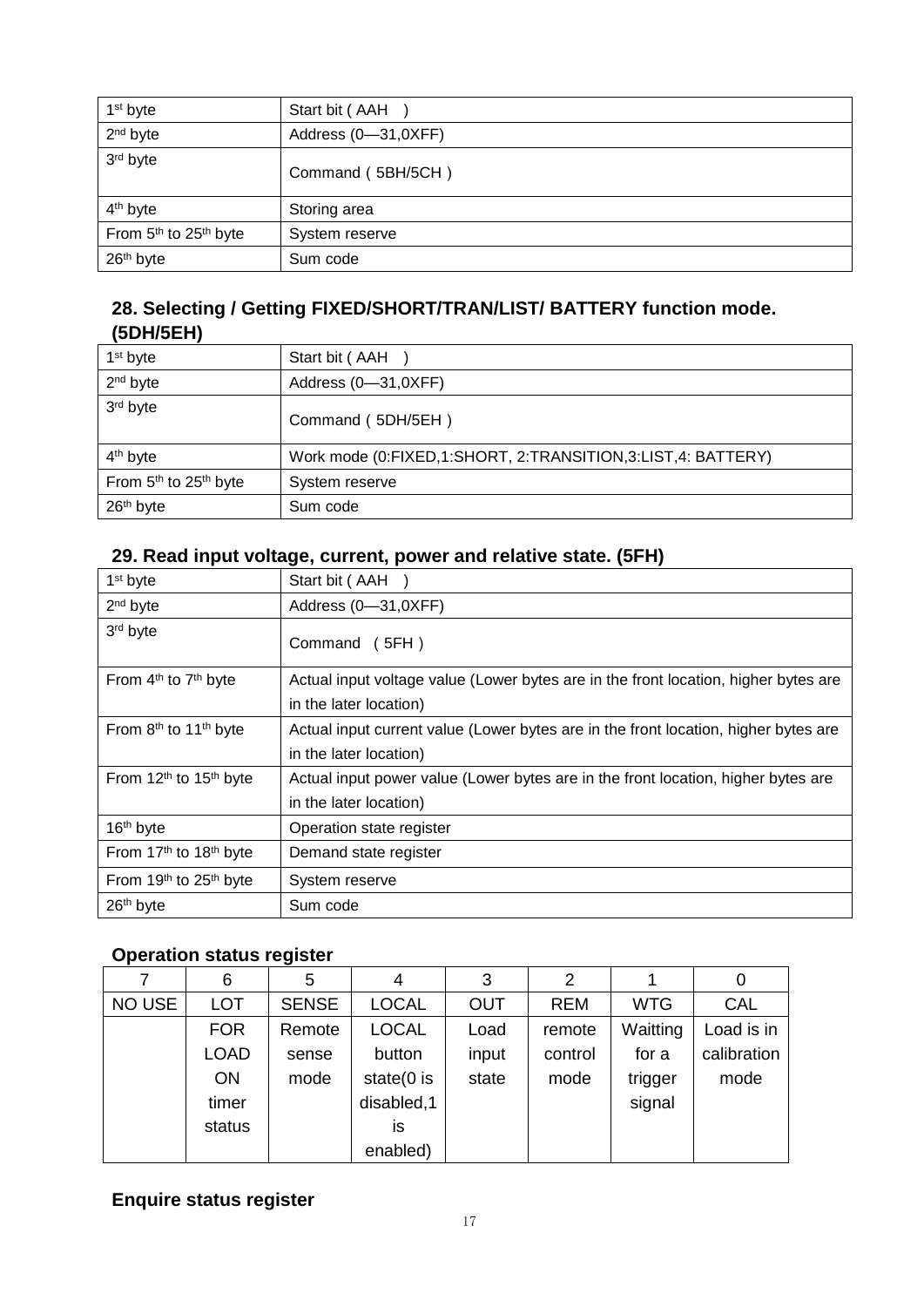| 0  | <b>RV</b>      | Reverse voltage                     |  |
|----|----------------|-------------------------------------|--|
| 1  | <b>OV</b>      | Over voltage                        |  |
| 2  | OC             | Over current                        |  |
| 3  | <b>OP</b>      | Over power                          |  |
| 4  | <b>OT</b>      | Over temperature                    |  |
| 5  | <b>SV</b>      | remote sense wires are disconnected |  |
| 6  | <b>CC</b>      | Constant current                    |  |
| 7  | <b>CV</b>      | Constant voltage                    |  |
| 8  | <b>CW</b>      | Constant power                      |  |
| 9  | <b>CR</b>      | Constant resistance                 |  |
| 10 | <b>PASS</b>    | Pass autotest                       |  |
| 11 | <b>FAULT</b>   | fail to pass autotest               |  |
| 12 | <b>COMPLET</b> | Complete autotest                   |  |

#### **Get the information of E-Load(rated max current,max voltage,min voltage,max power,max resistance,min resistance). (01H)**

| 1 <sup>st</sup> byte                               | Start bit (AAH)                                                      |  |  |  |
|----------------------------------------------------|----------------------------------------------------------------------|--|--|--|
| $2th$ byte                                         | Address (0-31,0XFF)                                                  |  |  |  |
| 3 <sup>th</sup> byte                               | Command (01H)                                                        |  |  |  |
| From 4 <sup>th</sup> to 7 <sup>th</sup> byte       | Rated max current (Lower bytes are in the former location, higher    |  |  |  |
|                                                    | bytes are in the later location)                                     |  |  |  |
| From $8th$ to 11 <sup>th</sup> byte                | Rated max voltage (Lower bytes are in the former location, higher    |  |  |  |
|                                                    | bytes are in the later location)                                     |  |  |  |
| 12 <sup>th</sup><br>From<br>15 <sup>th</sup><br>to | Rated min voltage (Lower bytes are in the former location, higher    |  |  |  |
| byte                                               | bytes are in the later location)                                     |  |  |  |
| 16 <sup>th</sup><br>From<br>19 <sup>th</sup><br>to | Rated max power (Lower bytes are in the former location, higher      |  |  |  |
| byte                                               | bytes are in the later location)                                     |  |  |  |
| 20 <sup>th</sup><br>to $23th$<br>From              | Rated max resistance (Lower bytes are in the former location, higher |  |  |  |
| byte                                               | bytes are in the later location)                                     |  |  |  |
| 24 <sup>th</sup><br>25 <sup>th</sup><br>From<br>to | Rated min resistance (Lower bytes are in the former location, higher |  |  |  |
| byte                                               | bytes are in the later location)                                     |  |  |  |
| 26th byte                                          | Sum code                                                             |  |  |  |

#### **30. Set/Enquire hardware OPP value (02H/03H)**

| 1 <sup>st</sup> byte                          | Start bit (AAH)                                                     |  |
|-----------------------------------------------|---------------------------------------------------------------------|--|
| 2 <sup>th</sup> byte                          | Address (0-31,0XFF)                                                 |  |
| 3 <sup>th</sup> byte                          | Command (02H/03H)                                                   |  |
| From 4 <sup>th</sup> to 7 <sup>th</sup> byte  | OPP value (Lower bytes are in the former location, higher bytes are |  |
|                                               | in the later location)                                              |  |
| From 8 <sup>th</sup> to 25 <sup>th</sup> byte | System reserve                                                      |  |
|                                               |                                                                     |  |
| 26 <sup>th</sup> byte                         | Sum code                                                            |  |

### **31. Set / Read OCP value. (80H/81H)**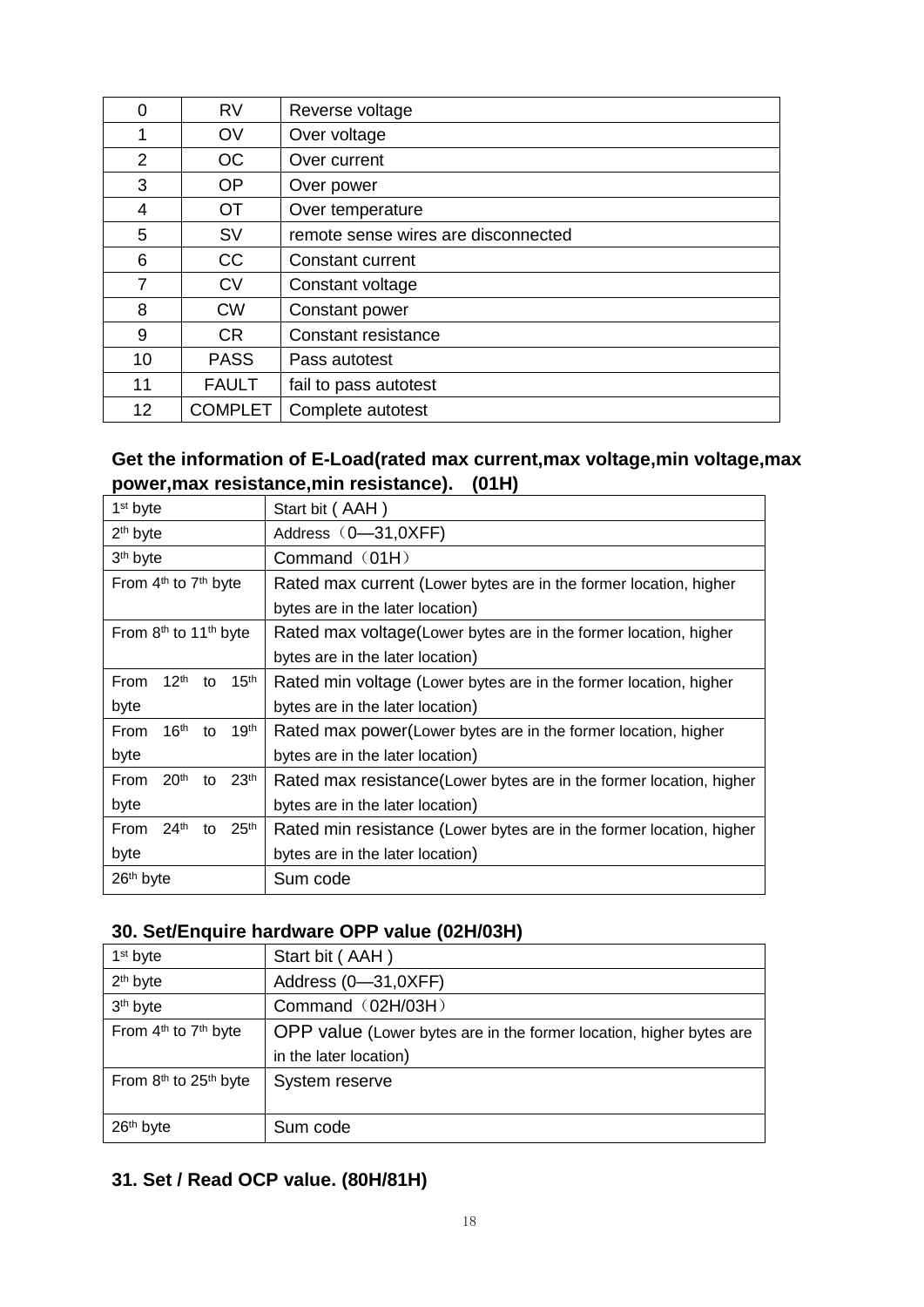| 1 <sup>st</sup> byte                          | Start bit (AAH)                                                     |  |
|-----------------------------------------------|---------------------------------------------------------------------|--|
| 2 <sup>th</sup> byte                          | Address (0-31,0XFF)                                                 |  |
| 3 <sup>th</sup> byte                          | Command (80H/81H)                                                   |  |
| From 4 <sup>th</sup> to 7 <sup>th</sup> byte  | OCP value (Lower bytes are in the former location, higher bytes are |  |
|                                               | in the later location)                                              |  |
| From 8 <sup>th</sup> to 25 <sup>th</sup> byte | System reserve                                                      |  |
|                                               |                                                                     |  |
| 26 <sup>th</sup> byte                         | Sum code                                                            |  |

#### **32. Set / Read OCP delay time.( 82H/83H)**

| 1 <sup>st</sup> byte                          | Start bit (AAH)     |  |
|-----------------------------------------------|---------------------|--|
| 2 <sup>th</sup> byte                          | Address (0-31,0XFF) |  |
| 3 <sup>th</sup> byte                          | Command (82H/83H)   |  |
| From 4th                                      | Delay time          |  |
| From 5 <sup>th</sup> to 25 <sup>th</sup> byte | System reserve      |  |
|                                               |                     |  |
| 26 <sup>th</sup> byte                         | Sum code            |  |

## **33. Enable/Disable OCP function.( 84H/85H)**

| 1 <sup>st</sup> byte                          | Start bit (AAH)            |
|-----------------------------------------------|----------------------------|
| 2 <sup>th</sup> byte                          | Address (0-31,0XFF)        |
| 3 <sup>th</sup> byte                          | Command (84H/85H)          |
| From 4th                                      | Set OCP state (0:off 1:on) |
| From 5 <sup>th</sup> to 25 <sup>th</sup> byte | System reverse             |
|                                               |                            |
| 26 <sup>th</sup> byte                         | Sum code                   |

#### **34. Set/Enquire software OPP value. (86H/87H)**

| 1 <sup>st</sup> byte                          | Start bit (AAH)                                             |
|-----------------------------------------------|-------------------------------------------------------------|
| 2 <sup>th</sup> byte                          | Address (0-31,0XFF)                                         |
| 3 <sup>th</sup> byte                          | Command (86H/87H)                                           |
| From 4 <sup>th</sup> to 7 <sup>th</sup> byte  | Software OPP value (Lower bytes are in the former location, |
|                                               | higher bytes are in the later location)                     |
| From 8 <sup>th</sup> to 25 <sup>th</sup> byte | System reserve                                              |
|                                               |                                                             |
| 26 <sup>th</sup> byte                         | Sum code                                                    |

## **35. Set/Enquire software OPP delay time.( 88H/89H)**

| 1 <sup>st</sup> byte                          | Start bit (AAH)     |
|-----------------------------------------------|---------------------|
| 2 <sup>th</sup> byte                          | Address (0-31,0XFF) |
| 3 <sup>th</sup> byte                          | Command (88H/89H)   |
| From 4th                                      | OPP delay time      |
| From 5 <sup>th</sup> to 25 <sup>th</sup> byte | System reserve      |
|                                               |                     |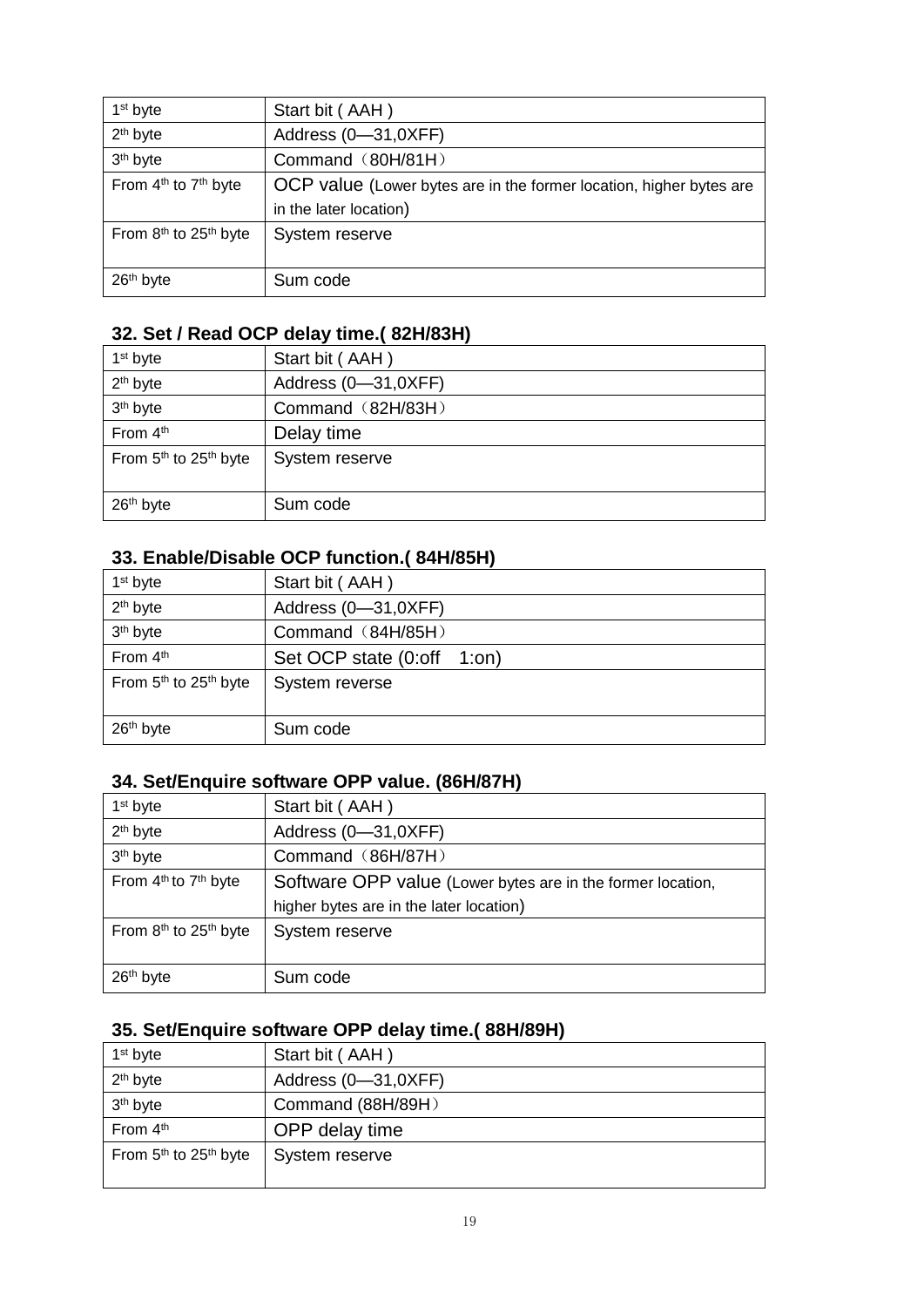| 26 <sup>th</sup> byte | Sum code |
|-----------------------|----------|
|                       |          |

#### **36. Set/Enquire the first measuring point.( 8AH/8BH)**

| 1 <sup>st</sup> byte                          | Start bit (AAH)                                                   |
|-----------------------------------------------|-------------------------------------------------------------------|
| 2 <sup>th</sup> byte                          | Address (0-31,0XFF)                                               |
| 3 <sup>th</sup> byte                          | Command (8AH/8BH)                                                 |
| From 4 <sup>th</sup> to 7 <sup>th</sup> byte  | The first measuring value(Lower bytes are in the former location, |
|                                               | higher bytes are in the later location)                           |
| From 8 <sup>th</sup> to 25 <sup>th</sup> byte | System reserve                                                    |
|                                               |                                                                   |
| 26 <sup>th</sup> byte                         | Sum code                                                          |

## **37. Set/Enquire the second measuring point. (8CH/8DH)**

| 1 <sup>st</sup> byte                          | Start bit (AAH)                                           |
|-----------------------------------------------|-----------------------------------------------------------|
| 2 <sup>th</sup> byte                          | Address (0-31,0XFF)                                       |
| 3 <sup>th</sup> byte                          | Command (8CH/8DH)                                         |
| From 4 <sup>th</sup> to 7 <sup>th</sup> byte  | The second measuring value (Lower bytes are in the former |
|                                               | location, higher bytes are in the later location)         |
| From 8 <sup>th</sup> to 25 <sup>th</sup> byte | System reserve                                            |
|                                               |                                                           |
| 26 <sup>th</sup> byte                         | Sum code                                                  |

#### **38. Set/Enquire Vd value in CR-LED mode.( 8EH/8FH)**

| Start bit (AAH)                                                       |
|-----------------------------------------------------------------------|
| Address (0-31,0XFF)                                                   |
| Command (8EH/8FH)                                                     |
| Vd value (Lower bytes are in the former location, higher bytes are in |
| the later location)                                                   |
| System reserve                                                        |
|                                                                       |
| Sum code                                                              |
|                                                                       |

#### **39. Clear protection state.( 90H)**

| 1 <sup>st</sup> byte                          | Start bit (AAH)     |
|-----------------------------------------------|---------------------|
| 2 <sup>th</sup> byte                          | Address (0-31,0XFF) |
| 3 <sup>th</sup> byte                          | Command (90H)       |
| From 4 <sup>th</sup> to 25 <sup>th</sup> byte | System reserve      |
| 26 <sup>th</sup> byte                         | Sum code            |

## **40. Enable/Disable voltage autorange function.( 91H/92H)**

| 1 <sup>st</sup> byte | Start bit (AAH)     |
|----------------------|---------------------|
| $2th$ byte           | Address (0-31,0XFF) |
| 3 <sup>th</sup> byte | Command (91H/92H)   |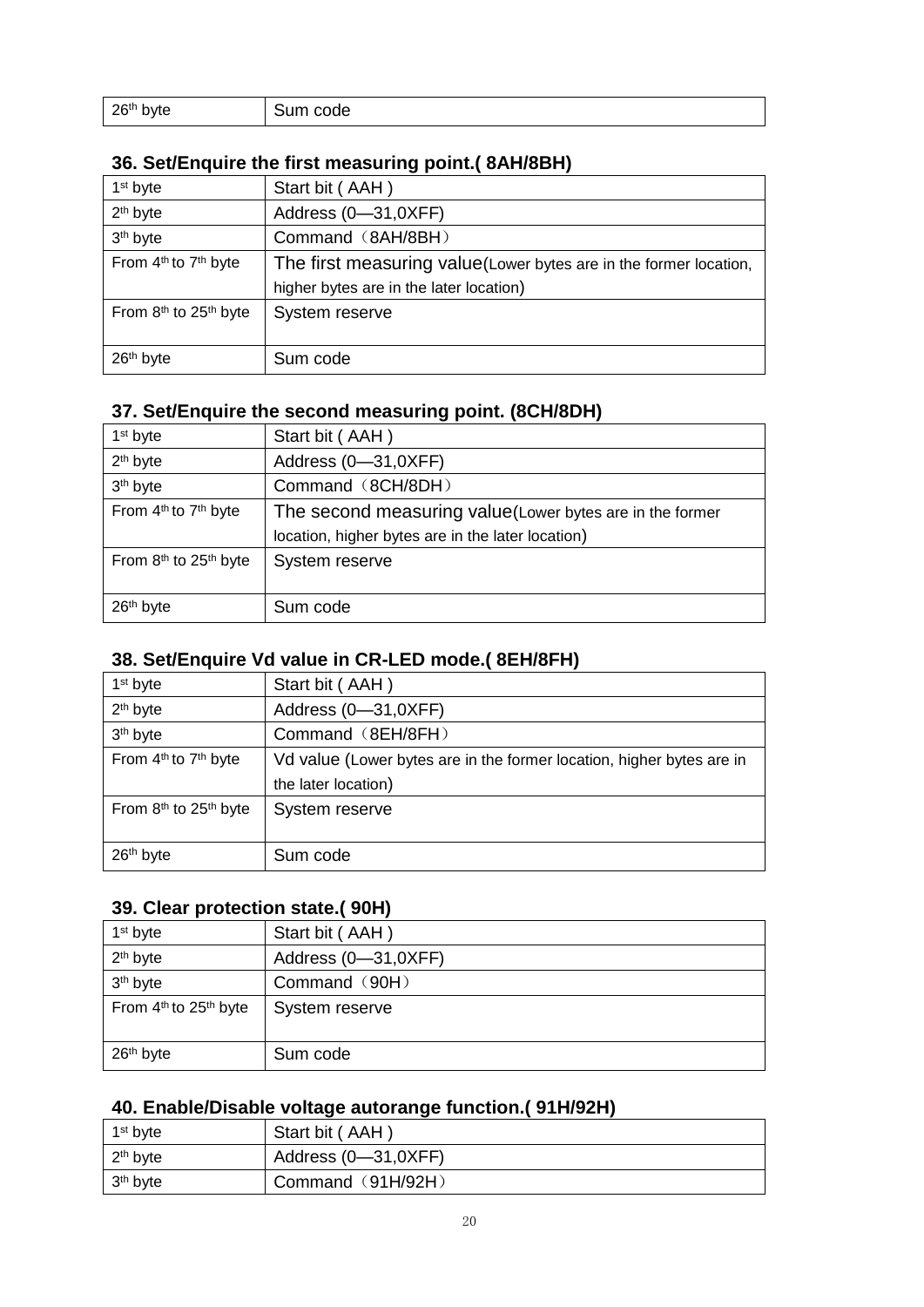| From $4th$                                    | Auto voltage range state(0:off | - 1:on) |
|-----------------------------------------------|--------------------------------|---------|
| From 5 <sup>th</sup> to 25 <sup>th</sup> byte | System reserve                 |         |
| $26th$ byte                                   | Sum code                       |         |

#### **41. Enabel/Disable CR-LED function.( 93H/94H)**

| 1 <sup>st</sup> byte                          | Start bit (AAH)          |
|-----------------------------------------------|--------------------------|
| 2 <sup>th</sup> byte                          | Address (0-31,0XFF)      |
| 3 <sup>th</sup> byte                          | Command (93H/94H)        |
| From 4th                                      | CR-LED mode(0: OFF 1:ON) |
| From 5 <sup>th</sup> to 25 <sup>th</sup> byte | System reserve           |
|                                               |                          |
| 26 <sup>th</sup> byte                         | Sum code                 |

#### **42. Send a trigger signal.( 9DH )**

| $1st$ byte                                    | Start bit (AAH)                                              |
|-----------------------------------------------|--------------------------------------------------------------|
| 2 <sup>th</sup> byte                          | Address (0-31,0XFF)                                          |
| 3 <sup>th</sup> byte                          | Command (9DH) Nomatter the current trigger souce it is, this |
|                                               | command can provide a trigger signal                         |
| From 4 <sup>th</sup> to 25 <sup>th</sup> byte | System reserve                                               |
|                                               |                                                              |
| 26 <sup>th</sup> byte                         | Sum code                                                     |

## **43. Get the information of load(on-load capacitance,on-load time…).( A0H)**

| 1 <sup>st</sup> byte                               | Start bit (AAH)                                                        |
|----------------------------------------------------|------------------------------------------------------------------------|
| $2th$ byte                                         | Address (0-31,0XFF)                                                    |
| 3 <sup>th</sup> byte                               | Command (A0H)                                                          |
| From 4 <sup>th</sup> to 7 <sup>th</sup> byte       | On-load capacitance (Lower bytes are in the former location, higher    |
|                                                    | bytes are in the later location)                                       |
| From 8 <sup>th</sup> to 11 <sup>th</sup> byte      | On-load time or rising/falling slope (Lower bytes are in the former    |
|                                                    | location, higher bytes are in the later location)                      |
| $12^{\text{th}}$<br>From<br>15 <sup>th</sup><br>to | The rest time of timer (Lower bytes are in the former location, higher |
| byte                                               | bytes are in the later location)                                       |
| From<br>16 <sup>th</sup><br>25 <sup>th</sup><br>to | System reserve                                                         |
| byte                                               |                                                                        |
| 26th byte                                          | Sum code                                                               |

#### **44. Get the information of E-load(max/min input voltage/current).( A1H)**

| 1 <sup>st</sup> byte                          | Start bit (AAH)                                                   |
|-----------------------------------------------|-------------------------------------------------------------------|
| 2 <sup>th</sup> byte                          | Address (0-31,0XFF)                                               |
| 3 <sup>th</sup> byte                          | Command (A1H)                                                     |
| From 4 <sup>th</sup> to 7 <sup>th</sup> byte  | Max input voltage (Lower bytes are in the former location, higher |
|                                               | bytes are in the later location)                                  |
| From 8 <sup>th</sup> to 11 <sup>th</sup> byte | Min input voltage(Lower bytes are in the former location, higher  |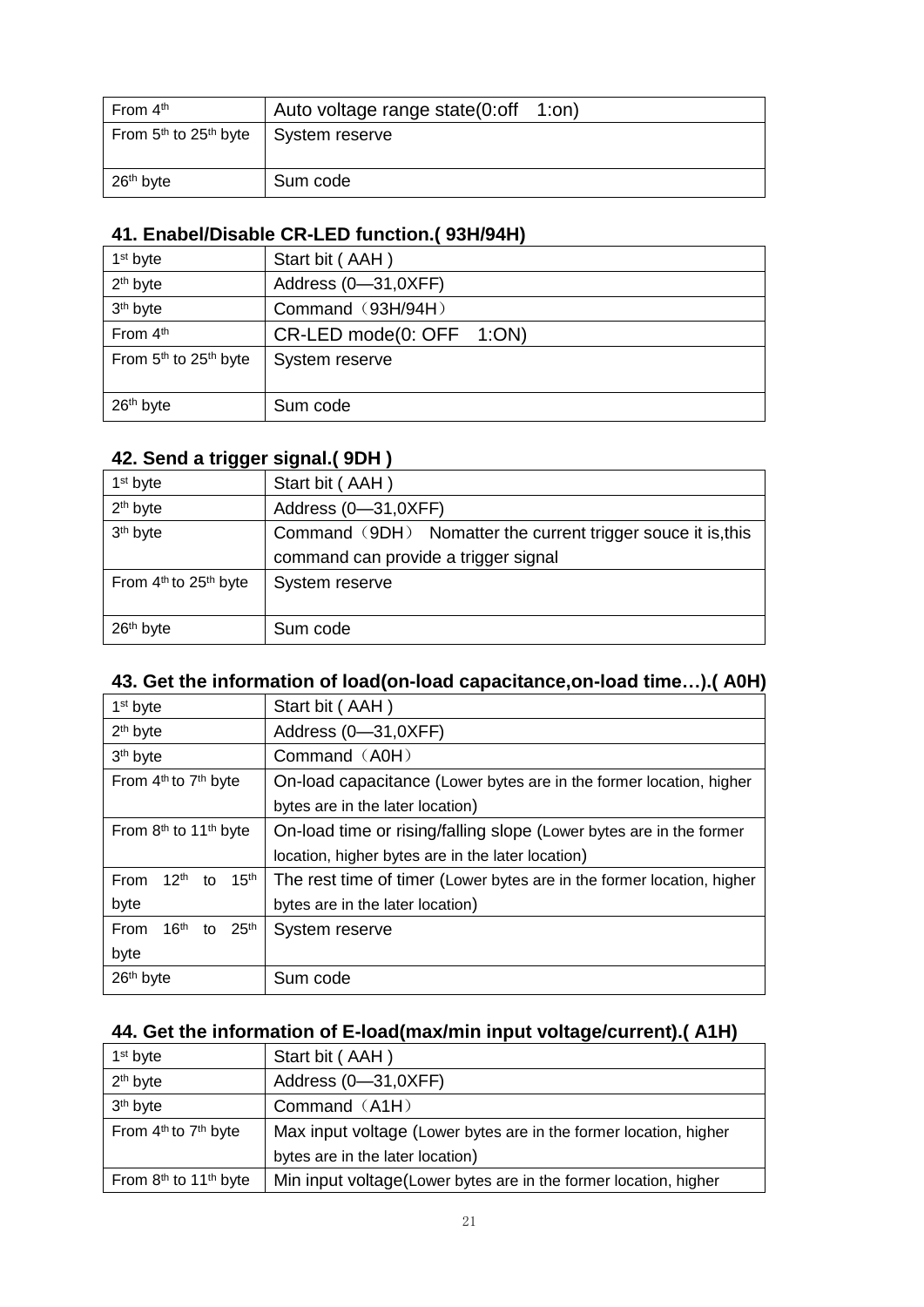|           |                  |    |                        | bytes are in the later location)                                        |
|-----------|------------------|----|------------------------|-------------------------------------------------------------------------|
| From      |                  |    | $12^{th}$ to $15^{th}$ | Max input current (Lower bytes are in the former location, higher       |
| byte      |                  |    |                        | bytes are in the later location)                                        |
| From      | 16 <sup>th</sup> | to | 19 <sup>th</sup>       | Min input current (Lower bytes are in the former location, higher bytes |
| byte      |                  |    |                        | are in the later location)                                              |
| From      | 20 <sup>th</sup> | to | 25 <sup>th</sup>       | System reserve                                                          |
| byte      |                  |    |                        |                                                                         |
| 26th byte |                  |    |                        | Sum code                                                                |

#### **45. Catch the max measuring voltage in list mode.( A2H)**

| 1 <sup>st</sup> byte                          | Start bit (AAH)                                                         |
|-----------------------------------------------|-------------------------------------------------------------------------|
| 2 <sup>th</sup> byte                          | Address (0-31,0XFF)                                                     |
| 3 <sup>th</sup> byte                          | Command (A2H)                                                           |
| From 4 <sup>th</sup> to 7 <sup>th</sup> byte  | Max measuring voltage(Lower bytes are in the former location,           |
|                                               | higher bytes are in the later location), reset this value after enquire |
| From 8 <sup>th</sup> to 25 <sup>th</sup> byte | Syetem reserve                                                          |
|                                               |                                                                         |
| 26 <sup>th</sup> byte                         | Sum code                                                                |

### **46. Catch the min measuring voltage in list mode.( A3H)**

| 1 <sup>st</sup> byte                          | Start bit (AAH)                                                         |
|-----------------------------------------------|-------------------------------------------------------------------------|
| 2 <sup>th</sup> byte                          | Address (0-31,0XFF)                                                     |
| 3 <sup>th</sup> byte                          | Command (A3H)                                                           |
| From 4 <sup>th</sup> to 7 <sup>th</sup> byte  | Min measuring voltage(Lower bytes are in the former location,           |
|                                               | higher bytes are in the later location), reset this value after enquire |
| From 8 <sup>th</sup> to 25 <sup>th</sup> byte | Syetem reserve                                                          |
|                                               |                                                                         |
| 26 <sup>th</sup> byte                         | Sum code                                                                |

## **47. Catch the max measuring current in list mode.( A4H)**

| 1 <sup>st</sup> byte                          | Start bit (AAH)                                                         |
|-----------------------------------------------|-------------------------------------------------------------------------|
| 2 <sup>th</sup> byte                          | Address (0-31,0XFF)                                                     |
| 3 <sup>th</sup> byte                          | Command (A4H)                                                           |
| From 4 <sup>th</sup> to 7 <sup>th</sup> byte  | max measuring current(Lower bytes are in the former location,           |
|                                               | higher bytes are in the later location), reset this value after enquire |
| From 8 <sup>th</sup> to 25 <sup>th</sup> byte | Syetem reserve                                                          |
|                                               |                                                                         |
| 26 <sup>th</sup> byte                         | Sum code                                                                |

## **48. Catch the min measuring current in list mode.( A5H)**

| $1st$ byte                                   | Start bit (AAH)                                                |
|----------------------------------------------|----------------------------------------------------------------|
| $2th$ byte                                   | Address (0-31,0XFF)                                            |
| $3th$ byte                                   | Command (A5H)                                                  |
| From 4 <sup>th</sup> to 7 <sup>th</sup> byte | min measuring current (Lower bytes are in the former location, |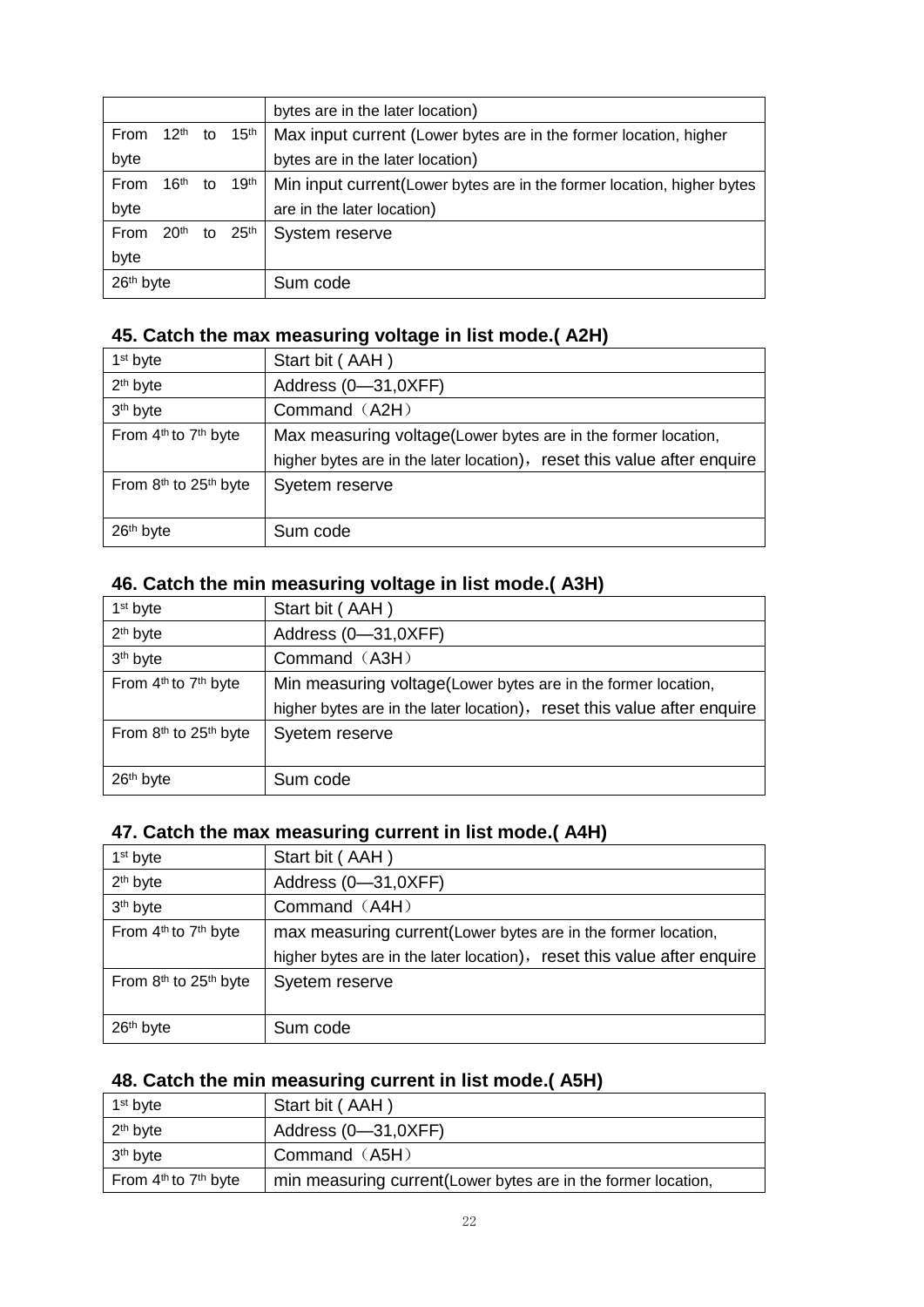|                                               | higher bytes are in the later location), reset this value after enquire |  |
|-----------------------------------------------|-------------------------------------------------------------------------|--|
| From 8 <sup>th</sup> to 25 <sup>th</sup> byte | Syetem reserve                                                          |  |
|                                               |                                                                         |  |
| $26th$ byte                                   | Sum code                                                                |  |

### **49. Read on-load capacitance.( A6H)**

| 1 <sup>st</sup> byte                          | Start bit (AAH)                                                    |
|-----------------------------------------------|--------------------------------------------------------------------|
| 2 <sup>th</sup> byte                          | Address (0-31,0XFF)                                                |
| 3 <sup>th</sup> byte                          | Command (A6H)                                                      |
| From 4 <sup>th</sup> to 7 <sup>th</sup> byte  | On-load capacitace (Lower bytes are in the former location, higher |
|                                               | bytes are in the later location), reset this value after enquire   |
| From 8 <sup>th</sup> to 25 <sup>th</sup> byte | Syetem reserve                                                     |
|                                               |                                                                    |
| 26 <sup>th</sup> byte                         | Sum code                                                           |

#### **50. Set/Enquire current rising slope.( B0H/B1H)**

| 1 <sup>st</sup> byte                          | Start bit (AAH)                                                     |
|-----------------------------------------------|---------------------------------------------------------------------|
| 2 <sup>th</sup> byte                          | Address (0-31,0XFF)                                                 |
| 3 <sup>th</sup> byte                          | Command (B0/B1H)                                                    |
| From 4 <sup>th</sup> to 7 <sup>th</sup> byte  | Current rising slope(Lower bytes are in the former location, higher |
|                                               | bytes are in the later location)                                    |
| From 8 <sup>th</sup> to 25 <sup>th</sup> byte | Syetem reserve                                                      |
|                                               |                                                                     |
| 26 <sup>th</sup> byte                         | Sum code                                                            |

## **51. Set/Enquire current falling slope.( B2H/B3H)**

| 1 <sup>st</sup> byte                          | Start bit (AAH)                                                       |
|-----------------------------------------------|-----------------------------------------------------------------------|
| 2 <sup>th</sup> byte                          | Address (0-31,0XFF)                                                   |
| 3 <sup>th</sup> byte                          | Command (B2H/B3H)                                                     |
| From 4 <sup>th</sup> to 7 <sup>th</sup> byte  | Current falling slope (Lower bytes are in the former location, higher |
|                                               | bytes are in the later location)                                      |
| From 8 <sup>th</sup> to 25 <sup>th</sup> byte | Syetem reserve                                                        |
|                                               |                                                                       |
| 26 <sup>th</sup> byte                         | Sum code                                                              |

## **52. Set/Enquire the voltage upper limit in CC mode.( B4H/B5H)**

| 1 <sup>st</sup> byte                          | Start bit (AAH)                                                   |
|-----------------------------------------------|-------------------------------------------------------------------|
| 2 <sup>th</sup> byte                          | Address (0-31,0XFF)                                               |
| 3 <sup>th</sup> byte                          | Command (B4H/B5H)                                                 |
| From 4 <sup>th</sup> to 7 <sup>th</sup> byte  | The voltage upper limit in CC mode (Lower bytes are in the former |
|                                               | location, higher bytes are in the later location)                 |
| From 8 <sup>th</sup> to 25 <sup>th</sup> byte | Syetem reserve                                                    |
|                                               |                                                                   |
| 26 <sup>th</sup> byte                         | Sum code                                                          |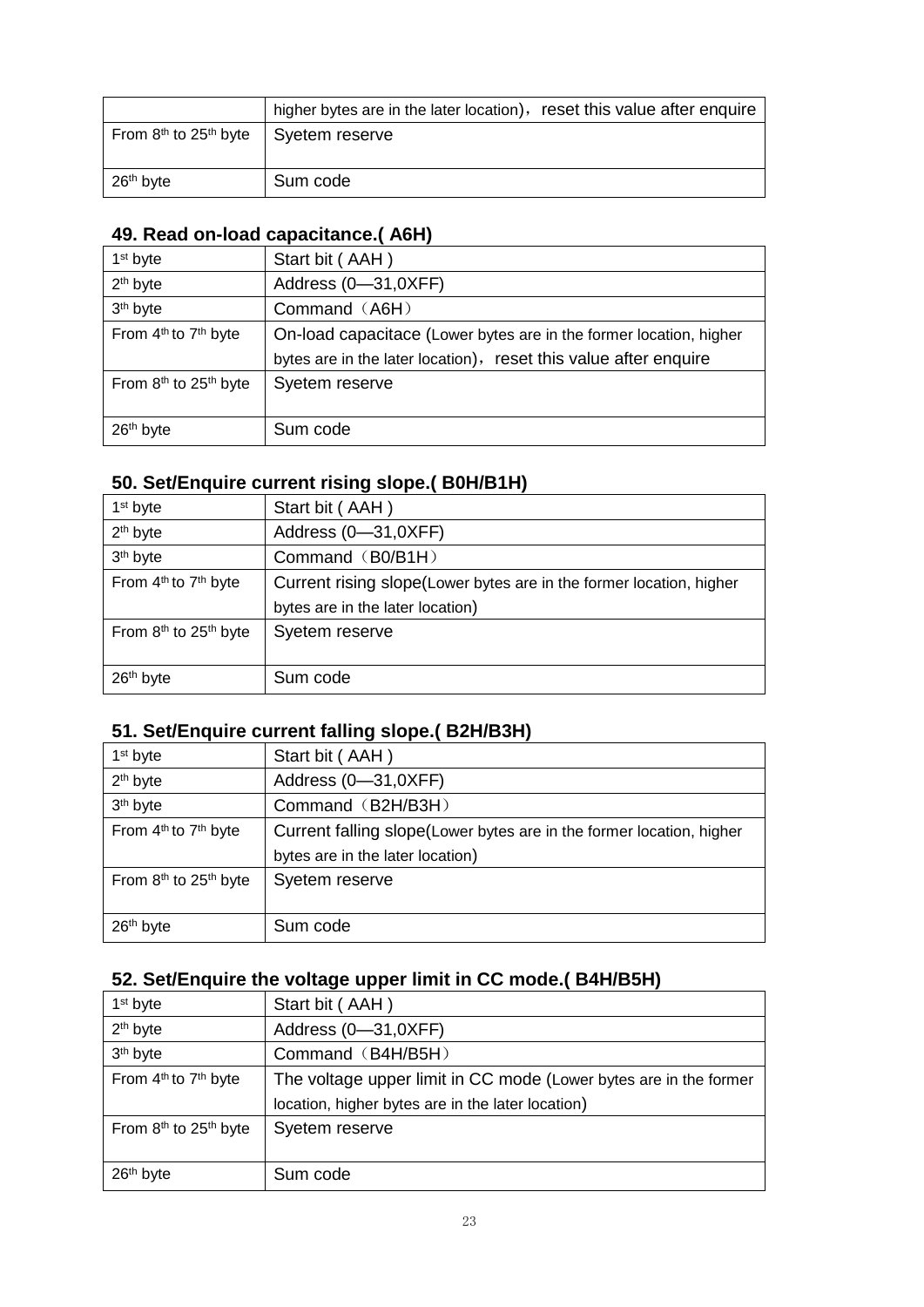| 1 <sup>st</sup> byte                          | Start bit (AAH)                                                   |
|-----------------------------------------------|-------------------------------------------------------------------|
| 2 <sup>th</sup> byte                          | Address (0-31,0XFF)                                               |
| 3 <sup>th</sup> byte                          | Command (B6H/B7H)                                                 |
| From 4 <sup>th</sup> to 7 <sup>th</sup> byte  | The voltaeg lower limit in CC mode (Lower bytes are in the former |
|                                               | location, higher bytes are in the later location)                 |
| From 8 <sup>th</sup> to 25 <sup>th</sup> byte | Syetem reserve                                                    |
|                                               |                                                                   |
| 26 <sup>th</sup> byte                         | Sum code                                                          |

#### **53. Set/Enquire the voltage lower limit in CC mode.( B6H/B7H)**

#### **54. Set/Enquire the current upper limit in CV mode.( B8H/B9H)**

| 1 <sup>st</sup> byte                          | Start bit (AAH)                                                  |
|-----------------------------------------------|------------------------------------------------------------------|
| 2 <sup>th</sup> byte                          | Address (0-31,0XFF)                                              |
| 3 <sup>th</sup> byte                          | Command (B8H/B9H)                                                |
| From 4 <sup>th</sup> to 7 <sup>th</sup> byte  | The current upper limit (Lower bytes are in the former location, |
|                                               | higher bytes are in the later location)                          |
| From 8 <sup>th</sup> to 25 <sup>th</sup> byte | Syetem reserve                                                   |
|                                               |                                                                  |
| 26 <sup>th</sup> byte                         | Sum code                                                         |

#### **55. Set/Enquire the current lower limit in CV mode.( BAH/BBH)**

| 1 <sup>st</sup> byte                          | Start bit (AAH)                                                  |
|-----------------------------------------------|------------------------------------------------------------------|
| 2 <sup>th</sup> byte                          | Address (0-31,0XFF)                                              |
| 3 <sup>th</sup> byte                          | Command (BAH/BBH)                                                |
| From 4 <sup>th</sup> to 7 <sup>th</sup> byte  | The current lower limit (Lower bytes are in the former location, |
|                                               | higher bytes are in the later location)                          |
| From 8 <sup>th</sup> to 25 <sup>th</sup> byte | Syetem reserve                                                   |
|                                               |                                                                  |
| 26 <sup>th</sup> byte                         | Sum code                                                         |

### **56. Set/Enquire the voltage upper limit in CW mode.( BCH/BDH)**

| 1 <sup>st</sup> byte                          | Start bit (AAH)                                                  |
|-----------------------------------------------|------------------------------------------------------------------|
| 2 <sup>th</sup> byte                          | Address (0-31,0XFF)                                              |
| 3 <sup>th</sup> byte                          | Command (BCH/BDH)                                                |
| From 4 <sup>th</sup> to 7 <sup>th</sup> byte  | The voltaeg upper limit (Lower bytes are in the former location, |
|                                               | higher bytes are in the later location)                          |
| From 8 <sup>th</sup> to 25 <sup>th</sup> byte | Syetem reserve                                                   |
|                                               |                                                                  |
| 26 <sup>th</sup> byte                         | Sum code                                                         |

#### **57. Set/Enquire the voltage lower limit in CW mode(BEH/BFH)**

| 1 <sup>st</sup> byte | Start bit (AAH)     |
|----------------------|---------------------|
| $2th$ byte           | Address (0—31,0XFF) |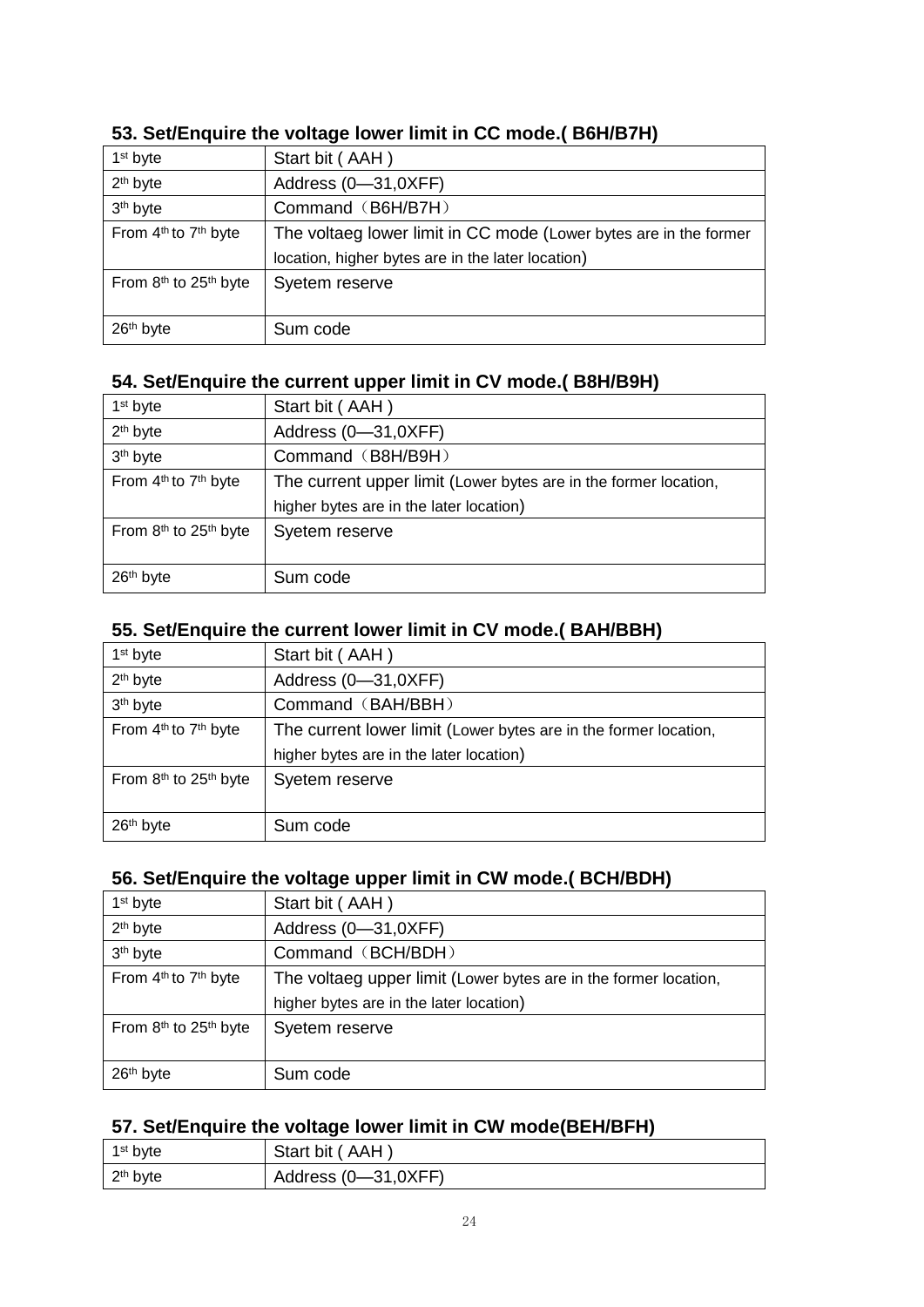| 3 <sup>th</sup> byte                          | Command (BEH/BFH)                                                |
|-----------------------------------------------|------------------------------------------------------------------|
| From 4 <sup>th</sup> to 7 <sup>th</sup> byte  | The voltaeg lower limit (Lower bytes are in the former location, |
|                                               | higher bytes are in the later location)                          |
| From 8 <sup>th</sup> to 25 <sup>th</sup> byte | Syetem reserve                                                   |
|                                               |                                                                  |
| 26 <sup>th</sup> byte                         | Sum code                                                         |

### **58. Set/Read max input resistance setting of E-load.( C0H/C1H)**

| 1 <sup>st</sup> byte                          | Start bit (AAH)                                                    |
|-----------------------------------------------|--------------------------------------------------------------------|
| 2 <sup>th</sup> byte                          | Address (0-31,0XFF)                                                |
| 3 <sup>th</sup> byte                          | Command(C0H/C1H)                                                   |
| From 4 <sup>th</sup> to 7 <sup>th</sup> byte  | max input resistance value(Lower bytes are in the former location, |
|                                               | higher bytes are in the later location)                            |
| From 8 <sup>th</sup> to 25 <sup>th</sup> byte | Syetem reserve                                                     |
|                                               |                                                                    |
| 26 <sup>th</sup> byte                         | Sum code                                                           |

## **59. Set/Enquire the voltage upper limit in CR mode.( C2H/C3H)**

| 1 <sup>st</sup> byte                          | Start bit (AAH)                                                  |
|-----------------------------------------------|------------------------------------------------------------------|
| $2th$ byte                                    | Address (0-31,0XFF)                                              |
| 3 <sup>th</sup> byte                          | Command (C2H/C3H)                                                |
| From 4 <sup>th</sup> to 7 <sup>th</sup> byte  | The voltage upper limit (Lower bytes are in the former location, |
|                                               | higher bytes are in the later location)                          |
| From 8 <sup>th</sup> to 25 <sup>th</sup> byte | Syetem reserve                                                   |
|                                               |                                                                  |
| 26 <sup>th</sup> byte                         | Sum code                                                         |
|                                               |                                                                  |

#### **60. Set/Enquire the voltage lower limit in CR mode.( C4H/C5H)**

| 1 <sup>st</sup> byte                          | Start bit (AAH)                                                  |
|-----------------------------------------------|------------------------------------------------------------------|
| 2 <sup>th</sup> byte                          | Address (0-31,0XFF)                                              |
| 3 <sup>th</sup> byte                          | Command (C4H/C5H)                                                |
| From 4 <sup>th</sup> to 7 <sup>th</sup> byte  | The voltaeg lower limit (Lower bytes are in the former location, |
|                                               | higher bytes are in the later location)                          |
| From 8 <sup>th</sup> to 25 <sup>th</sup> byte | Syetem reserve                                                   |
|                                               |                                                                  |
| 26 <sup>th</sup> byte                         | Sum code                                                         |

#### **61. Set/Enquire the current range in list mode.( C6H/C7H)**

| 1 <sup>st</sup> byte                          | Start bit (AAH)                                                     |
|-----------------------------------------------|---------------------------------------------------------------------|
| 2 <sup>th</sup> byte                          | Address (0-31,0XFF)                                                 |
| 3 <sup>th</sup> byte                          | Command (C6H/C7H)                                                   |
| From 4 <sup>th</sup> to 7 <sup>th</sup> byte  | Current range (Lower bytes are in the former location, higher bytes |
|                                               | are in the later location)                                          |
| From 8 <sup>th</sup> to 25 <sup>th</sup> byte | Syetem reserve                                                      |
|                                               |                                                                     |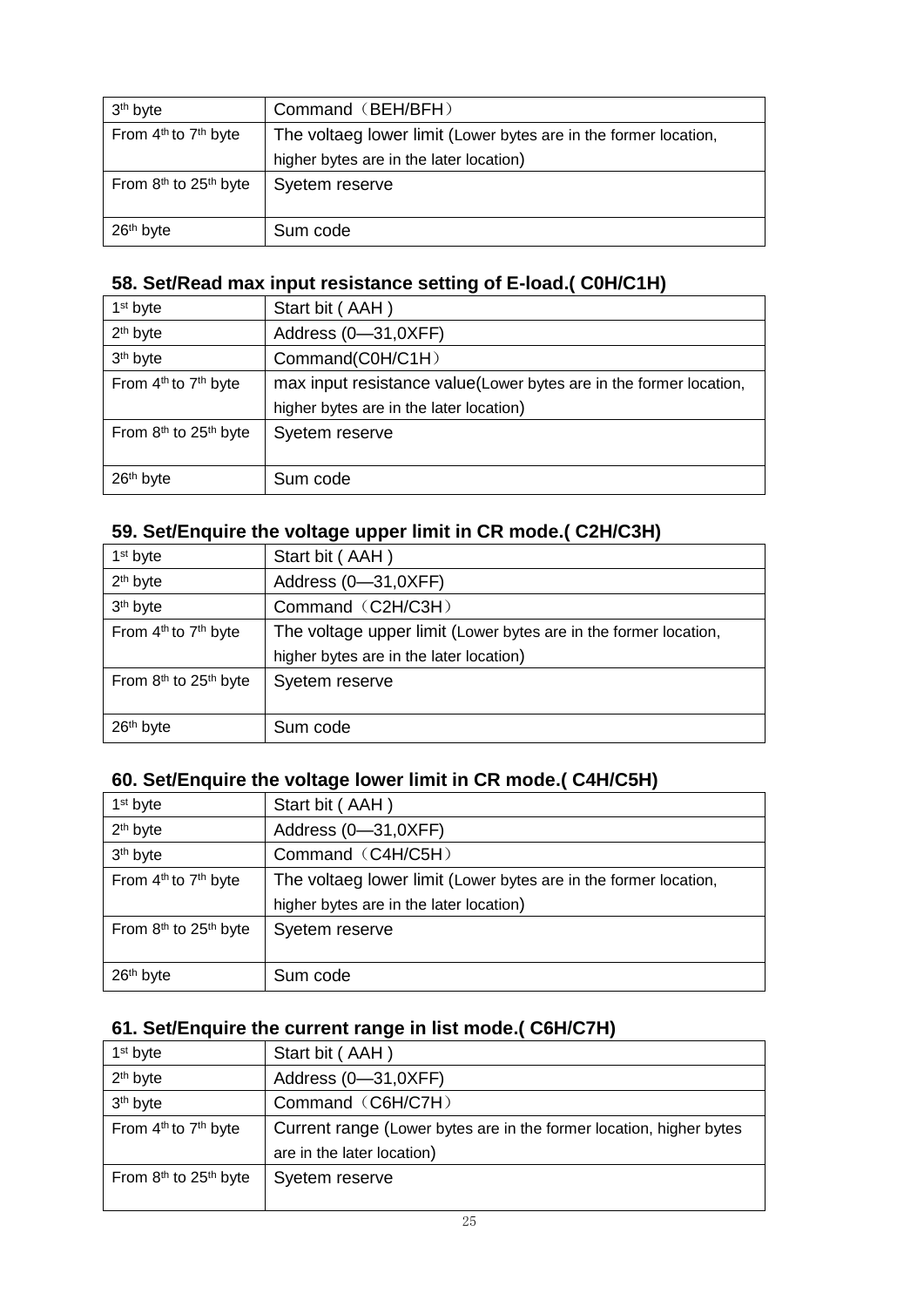| 26 <sup>th</sup> byte | Sum code |
|-----------------------|----------|
|                       |          |

#### **62. Set/Enquire autotest steps.( D0H/D1H)**

| 1 <sup>st</sup> byte                          | Start bit (AAH)                                                      |
|-----------------------------------------------|----------------------------------------------------------------------|
| $2th$ byte                                    | Address (0-31,0XFF)                                                  |
| 3 <sup>th</sup> byte                          | Command (D0H/D1H)                                                    |
| From 4 <sup>th</sup> to 5 <sup>th</sup> byte  | Autotest steps (Lower bytes are in the former location, higher bytes |
|                                               | are in the later location), when one step is selected, then          |
|                                               | corresponding bit should be set to 1.                                |
| From 6 <sup>th</sup> to 25 <sup>th</sup> byte | System reserve                                                       |
|                                               |                                                                      |
| 26 <sup>th</sup> byte                         | Sum code                                                             |

#### **63. Set/Enquire Short steps.( D2H/D3H)**

| 1 <sup>st</sup> byte                          | Start bit (AAH)                                                      |
|-----------------------------------------------|----------------------------------------------------------------------|
| 2 <sup>th</sup> byte                          | Address (0-31,0XFF)                                                  |
| 3 <sup>th</sup> byte                          | Command (D2H/D3H)                                                    |
| From 4 <sup>th</sup> to 5 <sup>th</sup> byte  | Autotest short steps (Lower bytes are in the former location, higher |
|                                               | bytes are in the later location), if one step is set to short on     |
|                                               | mode, then this bit should be set to 1                               |
| From 6 <sup>th</sup> to 25 <sup>th</sup> byte | System reserve                                                       |
|                                               |                                                                      |
| 26 <sup>th</sup> byte                         | Sum code                                                             |

#### **64. Set/Enquire Pause steps.**(**D4H/D5H**)

| 1 <sup>st</sup> byte                          | Start bit (AAH)                                                          |
|-----------------------------------------------|--------------------------------------------------------------------------|
| $2th$ byte                                    | Address (0-31,0XFF)                                                      |
| 3 <sup>th</sup> byte                          | Command (D4H/D5H)                                                        |
| From 4 <sup>th</sup> to 5 <sup>th</sup> byte  | Autotest Pause steps (Lower bytes are in the former location,            |
|                                               | higher bytes are in the later location), if one step need to pause, then |
|                                               | this bit should be set to 1                                              |
| From 6 <sup>th</sup> to 25 <sup>th</sup> byte | System reserve                                                           |
|                                               |                                                                          |
| 26 <sup>th</sup> byte                         | Sum code                                                                 |

#### **65. Set/Enquire single-step on-load time of autotest mode.**(**D6H/D7H**)

| 1 <sup>st</sup> byte                          | Start bit (AAH)                                                   |
|-----------------------------------------------|-------------------------------------------------------------------|
| 2 <sup>th</sup> byte                          | Address (0-31,0XFF)                                               |
| 3 <sup>th</sup> byte                          | Command (D6H/D7H)                                                 |
| 4 <sup>th</sup> byte                          | Step number                                                       |
| From 5 <sup>th</sup> to 7 <sup>th</sup> byte  | Single step on-load time (Lower bytes are in the former location, |
|                                               | higher bytes are in the later location)                           |
| From 8 <sup>th</sup> to 25 <sup>th</sup> byte | System reserve                                                    |
|                                               |                                                                   |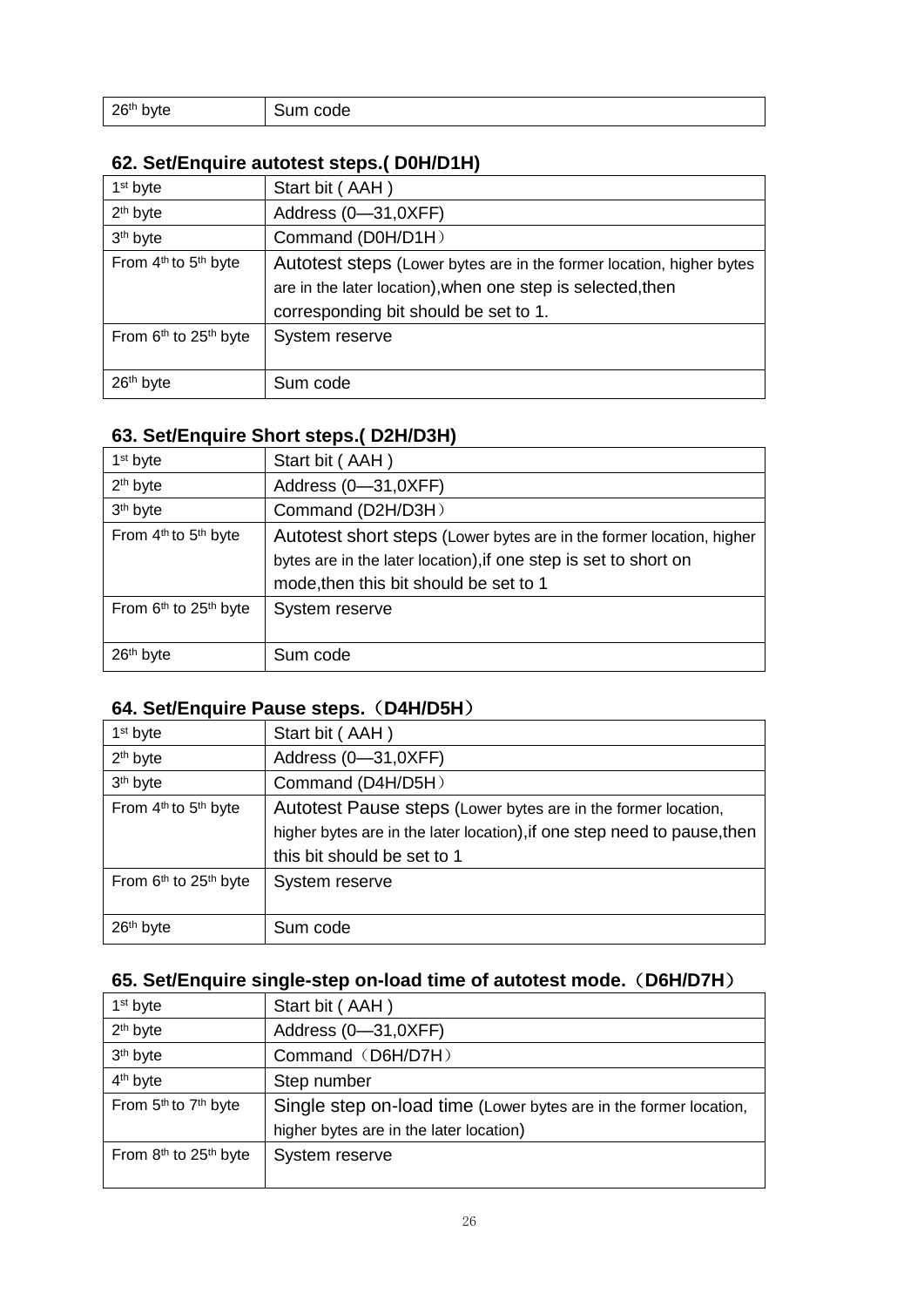| 26 <sup>th</sup> byte | code<br>-ч. |
|-----------------------|-------------|
|                       |             |

#### **66. Set/Enquire delay time of single-step in autotest mode.**(**D8H/89H**)

| 1 <sup>st</sup> byte                          | Start bit (AAH)                                                 |
|-----------------------------------------------|-----------------------------------------------------------------|
| 2 <sup>th</sup> byte                          | Address (0-31,0XFF)                                             |
| 3 <sup>th</sup> byte                          | Command (D8H/D9H)                                               |
| 4 <sup>th</sup> byte                          | Step number                                                     |
| From 5 <sup>th</sup> to 7 <sup>th</sup> byte  | Single step delay time (Lower bytes are in the former location, |
|                                               | higher bytes are in the later location)                         |
| From 8 <sup>th</sup> to 25 <sup>th</sup> byte | System reserve                                                  |
|                                               |                                                                 |
| 26 <sup>th</sup> byte                         | Sum code                                                        |

#### **67. Set/Enquire single-step off-load time of autotest mode.( DAH/DBH)**

| 1 <sup>st</sup> byte                          | Start bit (AAH)                                                    |
|-----------------------------------------------|--------------------------------------------------------------------|
| 2 <sup>th</sup> byte                          | Address (0-31,0XFF)                                                |
| 3 <sup>th</sup> byte                          | Command (DAH/DBH)                                                  |
| 4 <sup>th</sup> byte                          | Step number                                                        |
| From 5 <sup>th</sup> to 7 <sup>th</sup> byte  | Single step off-load time (Lower bytes are in the former location, |
|                                               | higher bytes are in the later location)                            |
| From 8 <sup>th</sup> to 25 <sup>th</sup> byte | System reserve                                                     |
|                                               |                                                                    |
| 26 <sup>th</sup> byte                         | Sum code                                                           |

#### **68. Set/Enquire autotest stop condition.( DCH/DDH)**

| 1 <sup>st</sup> byte  | Start bit (AAH)                         |
|-----------------------|-----------------------------------------|
| 2 <sup>th</sup> byte  | Address (0-31,0XFF)                     |
| 3 <sup>th</sup> byte  | Command (DCH/DDH)                       |
| 4 <sup>th</sup> byte  | Stop condition (0:complete, 1: failure) |
| From 5th to 25th byte | System reserve                          |
|                       |                                         |
| 26 <sup>th</sup> byte | Sum code                                |

#### **69. Set/Enquire autotest chain file.**(**DEH/DFH**)

| 1 <sup>st</sup> byte                          | Start bit (AAH)                                |
|-----------------------------------------------|------------------------------------------------|
| $2th$ byte                                    | Address (0-31,0XFF)                            |
| 3 <sup>th</sup> byte                          | Command (DEH/DFH)                              |
| 4 <sup>th</sup> byte                          | Chain file number (0 repersents chain no file) |
| From 5 <sup>th</sup> to 25 <sup>th</sup> byte | System reserve                                 |
|                                               |                                                |
| 26 <sup>th</sup> byte                         | Sum code                                       |

#### **70. Save/Recall autotest file.( DEH/DFH)**

| 1st byte | Start bit<br>AAH |  |
|----------|------------------|--|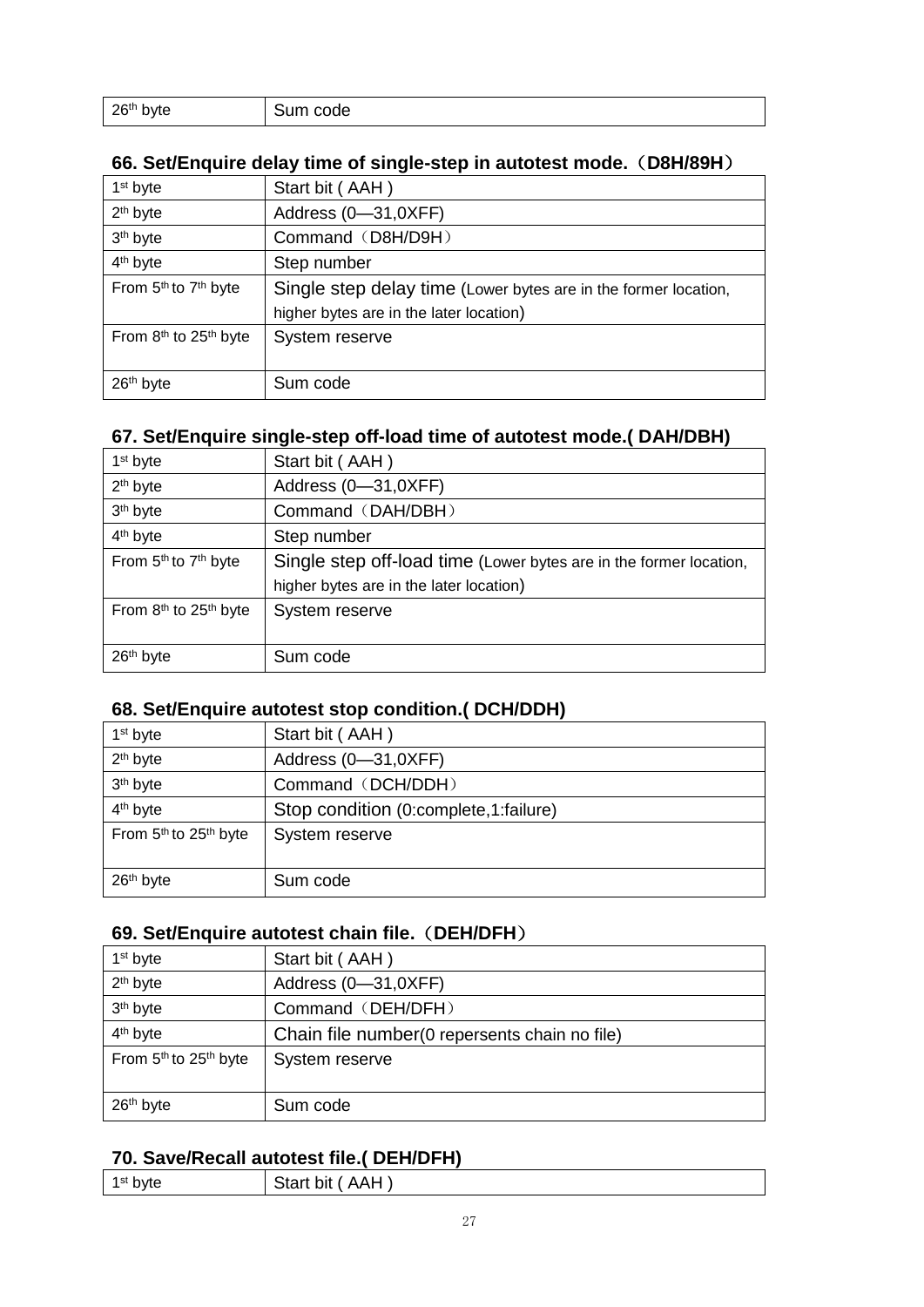| $2th$ byte                                    | Address (0-31,0XFF)                    |
|-----------------------------------------------|----------------------------------------|
| 3 <sup>th</sup> byte                          | Command (E0H/E1H)                      |
| 4 <sup>th</sup> byte                          | File number (0 repersents do not save) |
| From 5 <sup>th</sup> to 25 <sup>th</sup> byte | System reserve                         |
|                                               |                                        |
| 26 <sup>th</sup> byte                         | Sum code                               |

#### **71. Set/Enquire Von mode.**(**0EH/0FH**)

| 1 <sup>st</sup> byte  | Start bit (AAH)            |
|-----------------------|----------------------------|
| 2 <sup>th</sup> byte  | Address (0-31,0XFF)        |
| 3 <sup>th</sup> byte  | Command (0EH/0FH)          |
| 4 <sup>th</sup> byte  | Von mode(0:Living 1:Latch) |
| From 5th to 25th byte | System reserve             |
|                       |                            |
| 26 <sup>th</sup> byte | Check sum                  |

#### **72. Set/Enquire Von value.( 10H/11H)**

| 1 <sup>st</sup> byte                          | Start bit (AAH)                                                       |
|-----------------------------------------------|-----------------------------------------------------------------------|
| 2 <sup>th</sup> byte                          | Address (0-31,0XFF)                                                   |
| 3 <sup>th</sup> byte                          | Command (10H/11H)                                                     |
| 4 <sup>th</sup> byte                          | Von value(Lower bytes are in the former location, higher bytes are in |
|                                               | the later location)                                                   |
| From 5 <sup>th</sup> to 25 <sup>th</sup> byte | System reserve                                                        |
|                                               |                                                                       |
| 26 <sup>th</sup> byte                         | Check sum                                                             |

## **NOTE**

Receiving one frame command and verify them If verify sum is wrong, return the parameter 90H If setting parameter is wrong or over brim, return parameter A0H. If command is not enforce, return to parameter B0H If command is invalid, return to parameter C0H Otherwise, return to parameter 80H

## **NOTE**

Receiving one frame command and verify them If verify sum is correct, return the relative reading data If verify sum is wrong, return the verify command (90H)